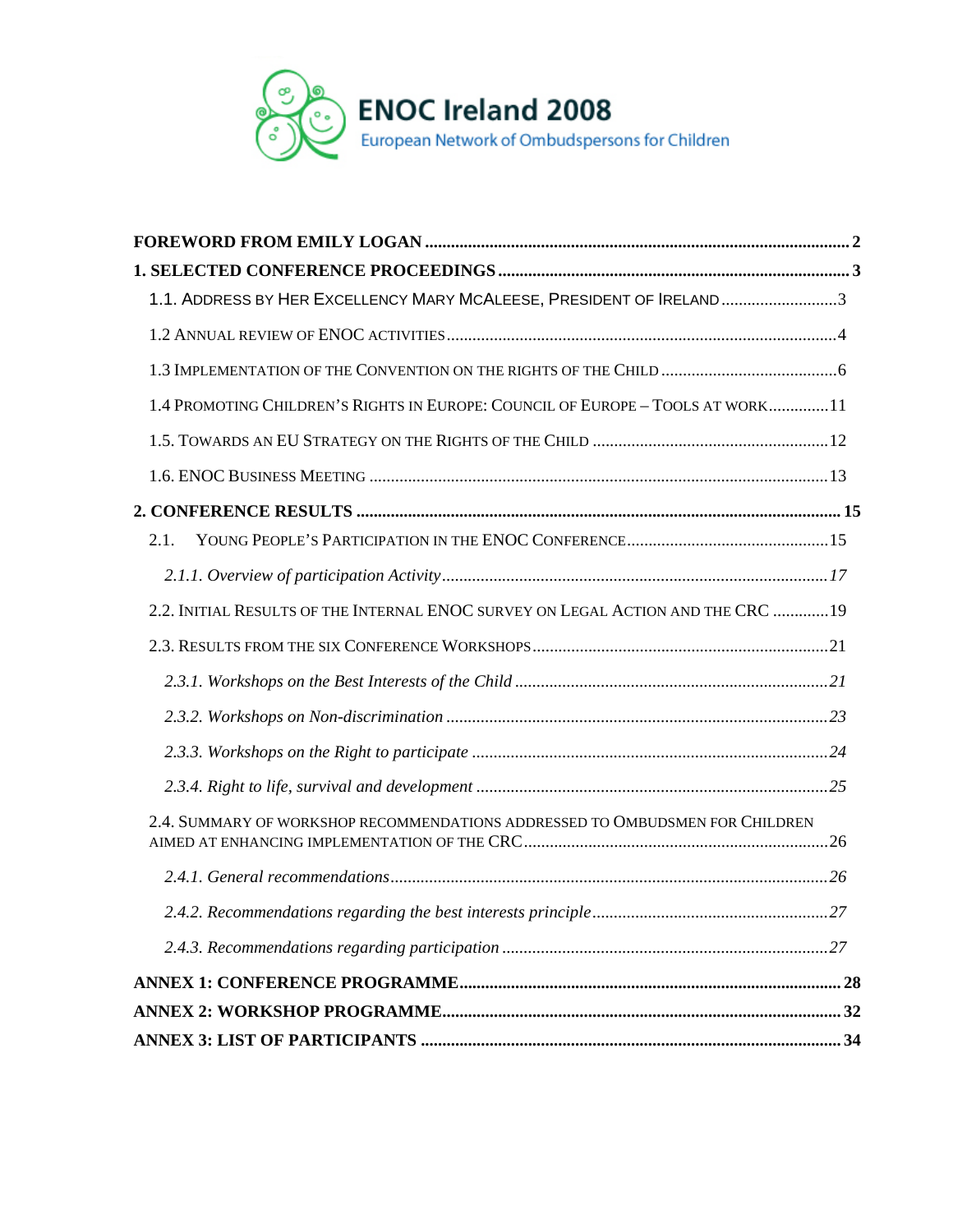

## <span id="page-1-0"></span>**Foreword from Emily Logan[1](#page-1-1)**

The Annual Conference of the European Network of Ombudsmen for Children (ENOC)<br>brings together the Ombudsmen and brings together the Ombudsmen and Commissioners for Children of Europe.

This year, under the theme *Towards Implementation of the UN Convention on the Rights of the Child*, I was honored to welcome all participants to Dublin Castle for the  $12<sup>th</sup>$ ENOC Annual Convention. This event also marks my tenure as Chair of the Network.

The Conference was attended by 32 Ombudsmen for Children Offices from 26 Council of Europe Member States as well as international experts and observers.

The overall aims of the Conference were:

∗ to facilitate the *exchange of information* and *best practice* between Ombudspersons for children in Europe and to provide a vehicle for the network to engage in international level work;

to identify tools, strategies and mechanisms to assist individual members of the network to pursue implementation of the UN Convention on the Rights of the Child (CRC) at national level, and to enable the Network to pursue such implementation at international level through its international-level work.

The Conference involved five (5) main sessions examining:

- 1) International level activities aimed at enhancing the implementation of the CRC;
- 2) European level activities aimed at enhancing the implementation of the CRC;
- 3) Implementation of the CRC at national level;
- 4) Using international mechanisms to pursue implementation of the CRC; and
- 5) A discussion between children and young people and representatives of international organizations.←



 $1$  Ombudsman for Children in Ireland and Chairperson of the European Network of Ombudsperson for Children.

<span id="page-1-1"></span>l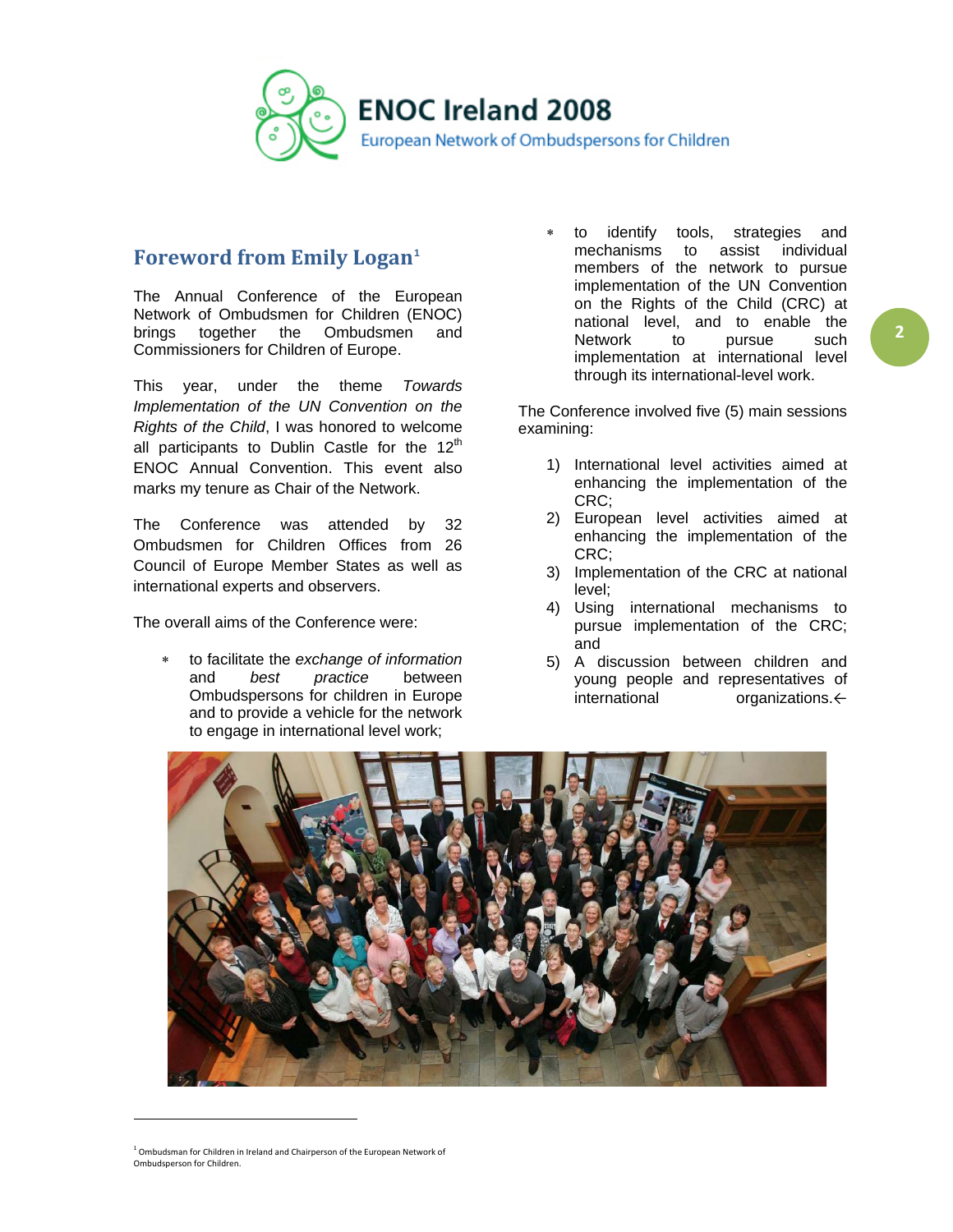

# <span id="page-2-0"></span>**1. Selected Conference Proceedings**

### <span id="page-2-1"></span>**1.1. Address by Her Excellency Mary McAleese, President of Ireland**

President McAleese opened the three-day annual conference.

Mrs. McAleese said that Irish society had been opened up rapidly in recent years by migration from around the world, among them many children, who she described as "the human building blocks of

tomorrow's Ireland".

"Their sheer courage and determination is often overlooked or simply taken for granted. We have children who arrive alone on our shores, children who are vulnerable to trafficking and abuse", she said.

"We already know only too well the appalling price paid over a lifetime for a childhood mired in abuse. The story has been told and retold through the tragic lives of many children

abused in what were meant to be caring institutions."

She added that "the Convention on the Rights of the Child requires more of us than that we merely protect children from harm or vindicate them when abused. It talks about listening to children, respecting their views and ensuring



**President Mary McAleese**

*«The establishment of Offices of Ombudsman for Children across Europe holds great hope that Europe's children and young people, especially those most marginalised will be drawn meaningfully into the mainstream, where their problems and perspectives will be taken seriously.»* 

*- President Mary McAleese*

that, in all matters concerning them, their best interests are a primary consideration, that their voices and views are given a chance to be coherently articulated and developed."

Furthermore, "The establishment of Offices of Ombudsman for Children across Europe holds great hope that Europe's children and young people, especially those most marginalised will be drawn meaningfully into the mainstream,

> where their problems and perspectives will be taken seriously."

> Some children will "sink into half-lived lives" and from their earliest moments in the womb, they can be the "unwitting victims of the avoidable actions" of others, said

> President Mary McAleese.

The vocation of an Ombudsman was to be an adult "champion" and vindicator of their rights, she said.

> "From their earliest moments in the womb children can be unwitting victims of the avoidable actions of others and the unavoidable ups and downs of nature at work in the world, from the children born

with foetal alcohol syndrome or HIV, to children born with disabilities or into families where illness makes them care-worn carers before their time, or where poverty or dysfunction reduces their life's chances even before their little lives are launched", said the President.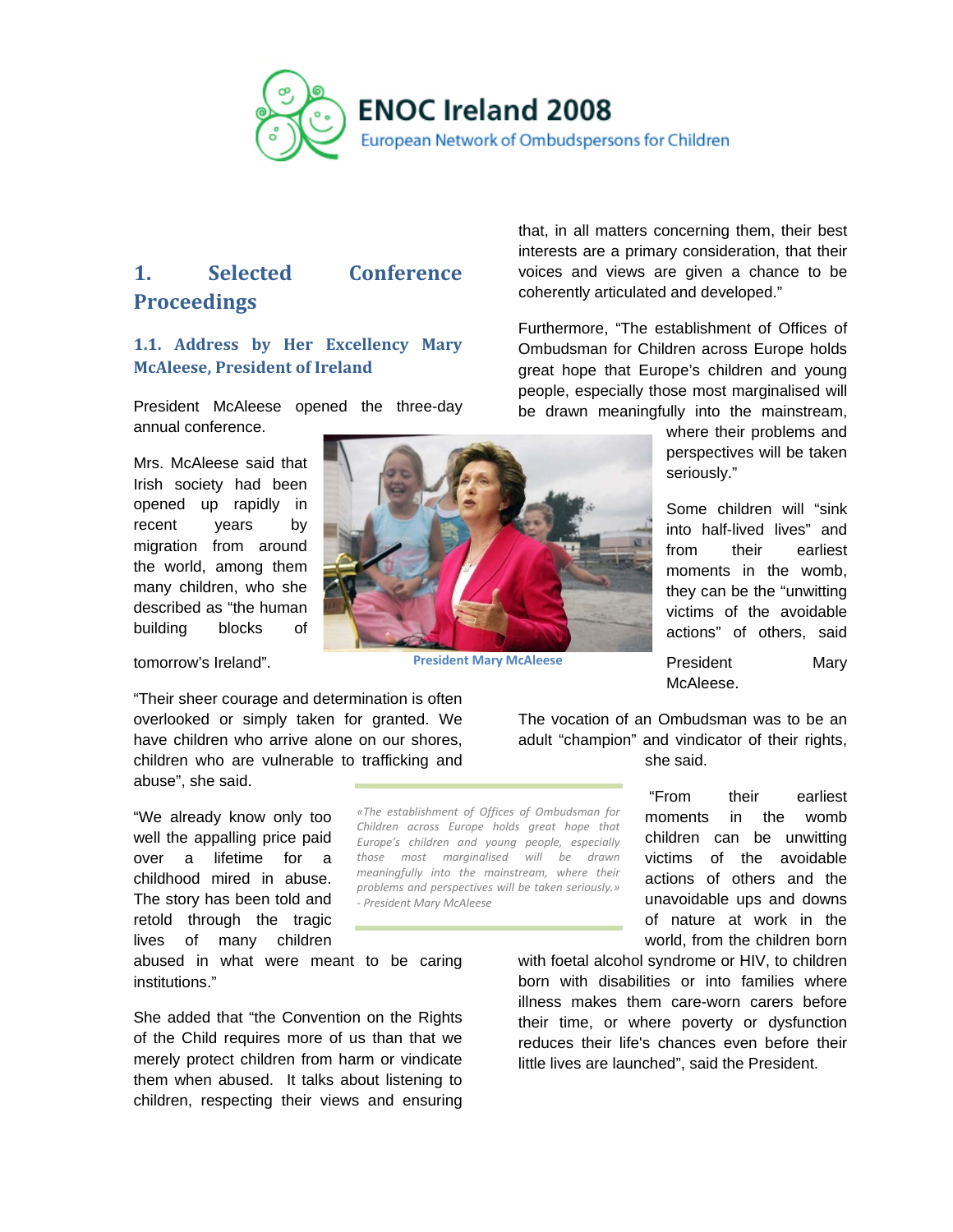

"The truth is that children need adult champions, courageous advocates, accessible defenders and vindicators of their rights. Your

vocation is to be such champions, to pierce that membrane of silence, to shape the adverse childhood experience into words and actions that lift their lives out of the shadows and into the light. You work in a complex world where

children can be in one continent this morning and another this afternoon".

The President quoted the Irish Proclamation saying that it "speaks of our resolve as a Republic to guarantee religious and civil liberty, equal rights and equal opportunities to all its citizens and to cherish all the children of the nation equally" and concluded by affirming the need for the best of advice and the best of support from Europe's experts in the area of children's advocacy and protection.

Her final words were of congratulations to Emily Logan who was elected Chair of ENOC by her international peers and will assume the Chair from September 2008 until September 2009 and wished "renewed energy" to the "daily work at the front line of child advocacy and child protection in Europe."←

### <span id="page-3-0"></span>**1.2 Annual review of ENOC activities[2](#page-3-1)**

The number of activities that have been undertaken during this year expresses that we are really in the process of consolidating our network. Whether in international forums or in decision making processes, ENOC is more visible today that it ever was and our collective work is producing some interesting outcomes. It

> is positive to point out the main steps taken after our annual meeting in Barcelona so we can understand together where we stand.

> In December 2007, the Special Session on Children took place at the UN headquarters in New York. The session reported the progress of

the *A World Fit for Children*[3](#page-3-2) program after five years. This was a very good opportunity to run the **2nd Global Meeting of Independent Human Rights institutions for Children** (IHRC). Our network produced and publicised an important statement about the role of IHRC claiming to states and Parliaments to create offices following art. 31 of the Declaration of 2002. While the statement wasn't presented in the Plenary, we lobbied government delegations to support it and to defend publicly the need for creating the necessary mechanisms to monitor children's rights. This meeting was also a very good opportunity to know the situation of HRIC around the world. Since then, there has been new initiatives like the creation of the Latin American network or the attempt to run a meeting in India of global institutions of ombudsman for children.

ENOC has also strengthened the institutional relationship with the **Council of Europe** (CoE). In November 2007, in Strasbourg, our friend Julien organised a seminar with the participation of CoE staff members responsible for different programmes. We learnt about the legal aspects of the CoE, about how different

 $\overline{a}$ 

**Leda Koursoumba (Cyprus) and President McAleese**

<span id="page-3-2"></span><span id="page-3-1"></span><sup>2</sup> Presented by Xavier Bonal Sarró. For further information on members' activities, see ENOC website.

<sup>3</sup> United Nations, General Assembly Resolution A/RES/S-27/2 of 11 October 2002.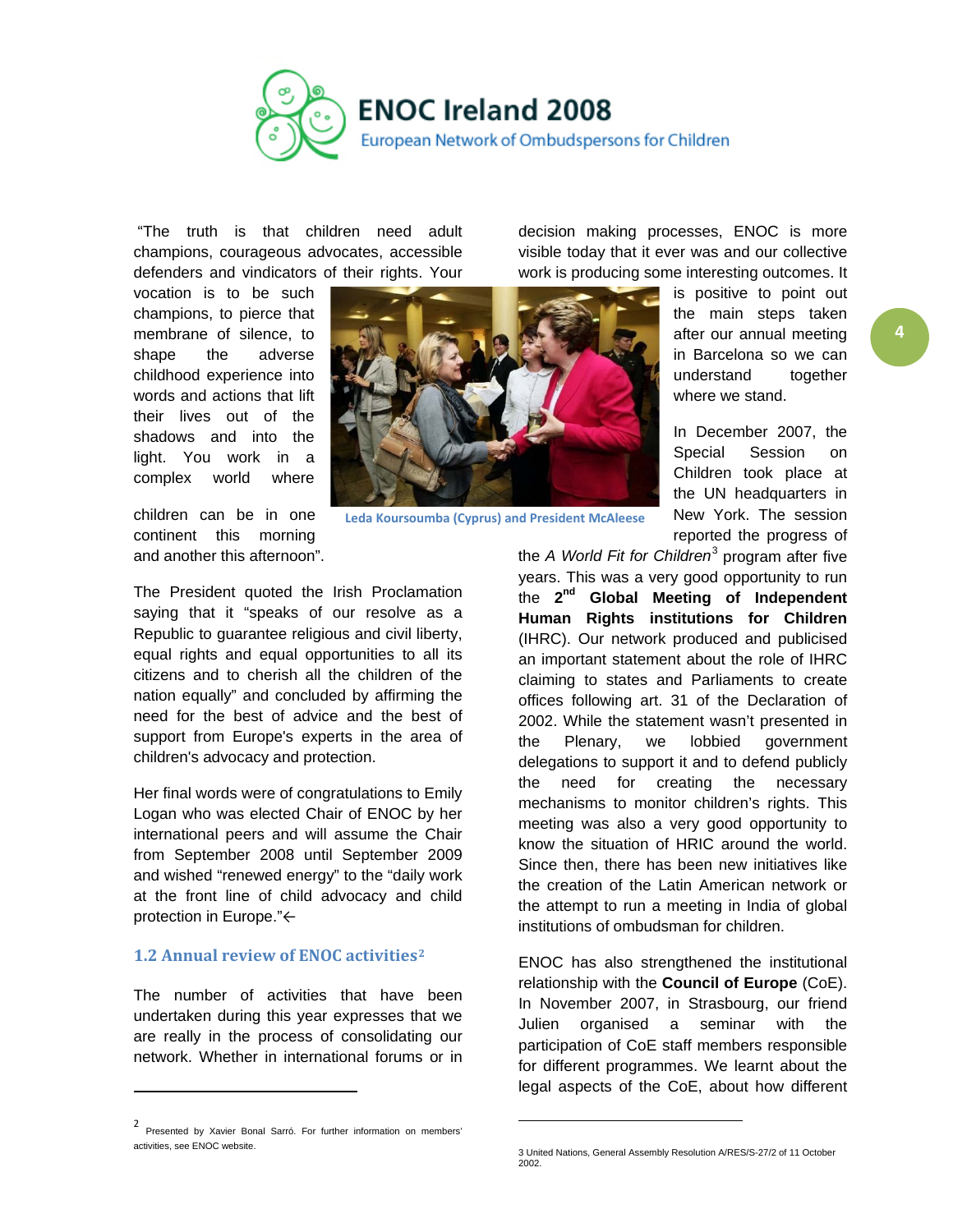

programmes worked transversally on children's issues and how a number of CoE resolutions can be used to reinforce and legitimate our actions in front of our governments and Parliaments and that there is a wide field of possible collaboration with the CoE. This collaboration will be of course now more likely with the opening of our office in Strasbourg.

The CoE is now working intensively on the issue of violence. Last June, in Zagreb, the campaign against corporal punishment was launched. In September 2008, in Stockholm, the CoE with the Swedish Presidency of the CoE (through the Ministry of Social Affairs)

organised a high level conference on Violence. Of course ENOC is present in all these events and brings the important voice of European IICHR. The CoE is now inviting us to working groups, like the one on Family Policies in Europe, attended by our French colleague Hughes Feltesse and



**George Moschos, President McAleese, Emily Logan and Xavier Bonal.**

Marie-Anne Rodesch. They also had a lot of interest in having the ENOC voice in the Conference of the Ministers of Justice held in Lanzarote in 2007. Maria Battle from Wales was there and gave an important speech underlining the need for governments to guarantee access to justice mechanisms for children.

Our efforts to grow and to ensure both minimum **funding mechanisms** for our network and the consolidation of ENOC Secretariat must also be highlighted. We can go one step forward and have the chance to have a space in the CoE and funding for paying somebody to be in. We applied to two EC Programmes and we were told unofficially that we got the Fundamental Rights one. Bureau members were extremely helpful in preparing that and that we have to recognise the professional work done by Pauline Geoghegan, the expert we hired to prepare the application. Ms Polina Atanasova was selected by the Bureau and will provide **administrative support** and a presence in our office in Strasbourg. We expect also to incorporate the figure of a general coordinator, as it was defined in the application.

After two editions, the **EU Forum on the Rights of the Child** seems to move forward and it is now worth to be an active part of it. Following two steering committee meetings,

> held in April and June 2008, the EU wants to give more activity to the Forum by running two meetings per year. Two main issues on the table: child poverty and child participation. ENOC position has been very clear from the beginning: we expect more than word, real policies and real action.

To defend children's rights it is important to have institutions that are politically independent, not limited by the legislation and recognised as an institutional figure. On this matter, ENOC should produce a public statement to clearly define a kind of 'best model' or 'best practice' to create independent human rights institutions for children. It is very important that we ensure that the system of choosing the figure and the capacity to act guarantees a real defence of children's rights. And because we think that the legal framework of some institutions can be improved to better guarantee our work, we defined, for the first time, "full membership" and "associate membership". The Statutes now establish a period of three years for every associate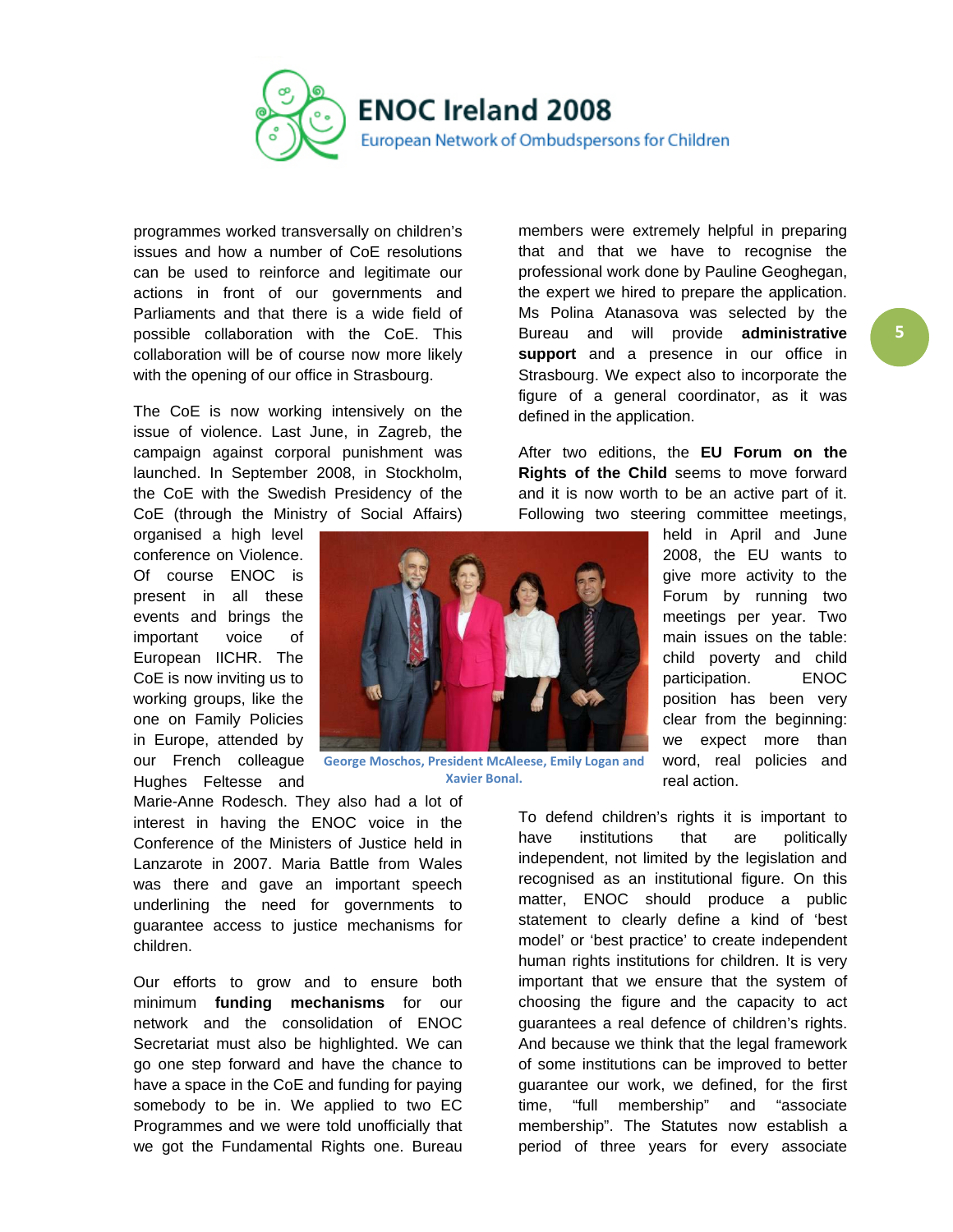

member for trying to change the legislation to become a full member. We know this is not an easy task. But we can guarantee that associate members will find all the support from this network to pressure for the necessary changes.

The ENOC family is now formed by 25 full members and 7 associate members. The application and review processes of membership have to be understood as an open one. New members can apply to the Bureau at any time and the Bureau will assess the application.

Finally, there is the campaign for an **optional protocol for complaints to the CRC**, led by a number of significant NGOs. ENOC has supported this campaign from its start. Peter will be able to inform us in detail about it but

what is important is that all of us try to influence our governments to give support to this initiative. The CRC is in favour of it but the ones that have to approve it are state members of the UN. So, maybe Peter can tell us in which stage negotiations are and advice us about how to pressure governments.

The **EU 'Return Directive'[4](#page-5-1)** is now approved as a statement and it should be used by us to express our position to governments and Parliaments and to pressure them for its change or at least its 'minimum implementation'. ENOC position is very clear on how the rights of unaccompanied minors<sup>[5](#page-5-2)</sup>

should be guaranteed and we have instruments to do it.

All of these are very good news. But ENOC is a supplementary effort to all its members and we are in danger of dying of success. The only way to solve this by a real general commitment to the network and we ask all members to have a sense of belonging and to involve themselves as much as they can with ENOC. **←**

### <span id="page-5-0"></span>**1.3 Implementation of the Convention on the rights of the Child[6](#page-5-3)**

This year marks the  $60<sup>th</sup>$  anniversary of the Universal Declaration of the Human Rights (UDHR) which laid the foundation for the rights of every human being, covering economic, social, cultural, political, and civil rights. Two

> decades after the Declaration, two landmark human rights treaties were adopted: International Covenant on Civil and Political Rights and the International Covenant on Economic, Social and Cultural Rights. These two Covenants, along with the UDHR make up what is

known as the International Bill of Rights. Since then, treaties that address the rights of specific groups of people, including children, women, migrant workers, racial minorities, persons with disabilities, and people facing torture, have also been adopted. Central to these human rights treaties are the following concepts:

1. Universality and inalienability: Everyone in the world possesses these rights, which cannot be taken away.



l

<span id="page-5-1"></span>**<sup>4</sup>** «Statement on EU Return Directive of 18 June 2008» was prepared by George Moschos and commented by several ENOC members. The document can be found online: [http://www.ombudsnet.org/enoc/resources/infoDetail.asp?ID=18038&flag=repor](http://www.ombudsnet.org/enoc/resources/infoDetail.asp?ID=18038&flag=report)

<span id="page-5-3"></span><span id="page-5-2"></span> $\frac{1}{5}$ <sup>5</sup> See ENOC Statement on State Obligations for the Treatment of Unaccompanied Children, approved in the Annual Meeting in Athens on 26-28 September 2006, 2006, 2006 2006, online:<br><http://www.ombudsnet.org/enoc/resources/infodetail.asp?id=11850>

<sup>6</sup> Summary of the key note speech given by Yanghee Lee, Chair of the UN Committee on the Rights of the Child by video message. The integral text can be requested to ENOC.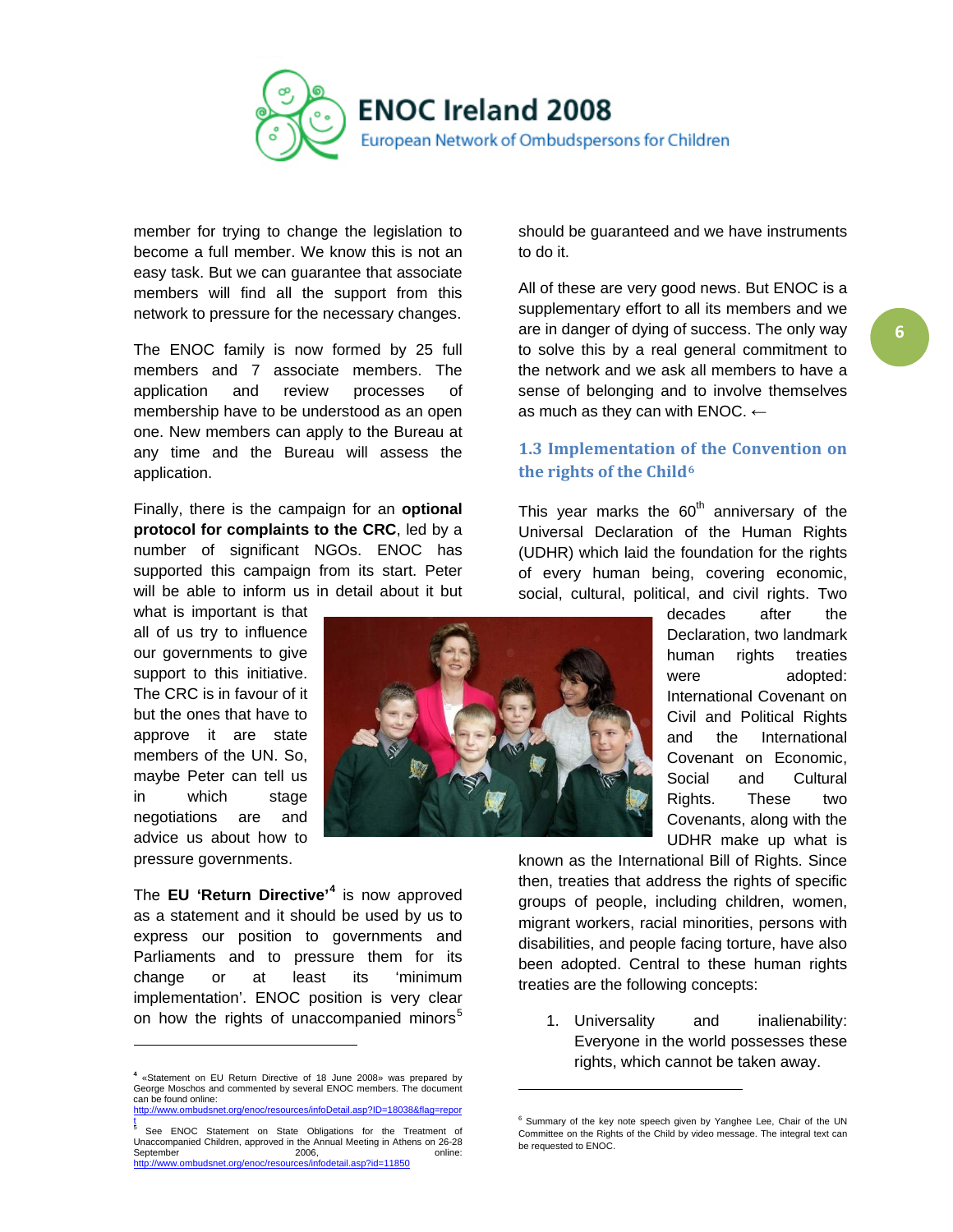

- 2. Indivisibility: All rights have equal status and cannot be ranked.
- 3. Inter-dependence and interrelatedness: Realization of a right may depend, wholly or in part, upon the realization of others.
- 4. Equality and non-discrimination: Every human being is equal and is entitled to his/her rights without any discrimination.

But the world is still faced with grave violations and abuses of human rights. The problem is not in the lack of legal instruments, but in the implementation of these instruments both domestically and internationally.

Next year will mark the twentieth anniversary of the adoption of the Convention on the Rights of the Child by the United Nations General Assembly. In what ways have the child become more visible, as a result of the CRC? This can be witnessed in the domestic law reforms and administrative measures that States have taken to comply with the Convention.

In a recent research conducted by the Innocenti Research Center (2007), the CRC has the same value as the constitution or the same legal value as other legislations in some countries.

Most States now have some type of a coordinating mechanism that enables different sectors of the government to address children affairs in an effective manner. Monitoring mechanisms have been set up in many States. Some States have established Child Commissioners as separate office or within the organ of Human Rights Institutions. Others have in place a system of 'Child Ombudsperson'.

The Committee on the Rights of the Child devoted two days of its September Session in

1999 to celebrate the tenth anniversary and to discuss achievements and constraints in the implementation of the Convention on the Rights of the Child. At this juncture, the Committee identified measures necessary to implement the Convention at the national level. Three major issues were discussed:

- 1. Translating Law into Reality: Status of the Convention in national legislation; reservations to the Convention;<br>legislative review to ensure legislative review to ensure compatibility with the provisions of the Convention; and practice in courts (including court cases making formal references to the Convention)
- 2. Putting Child Rights on the Agenda: Dissemination and general awarenessraising; training of professional groups; resource mobilization (including budget allocation); and international cooperation and technical assistance.
- 3. Building partnerships for the realization of rights: The reporting process as a catalyst for domestic review and debate about implementation; coordination and independent monitoring structures; involvement of civil society in the implementation; and child participation.

The Committee had begun to adopt General Comments during the subsequent years. The first General Comment was adopted in 2001 and there have been 10 General Comments altogether since.

I would like to draw your attention to the Committee's General Comment no. 5 'General measures of implementation of the Convention on the Rights of the Child (arts. 4, 42 and 44, para.6). 'General measures of implementation' is the first cluster in the reporting guidelines. There is no standard model of how to implement the Convention, nor does the Committee impose any particular model. However, this particular General Comment was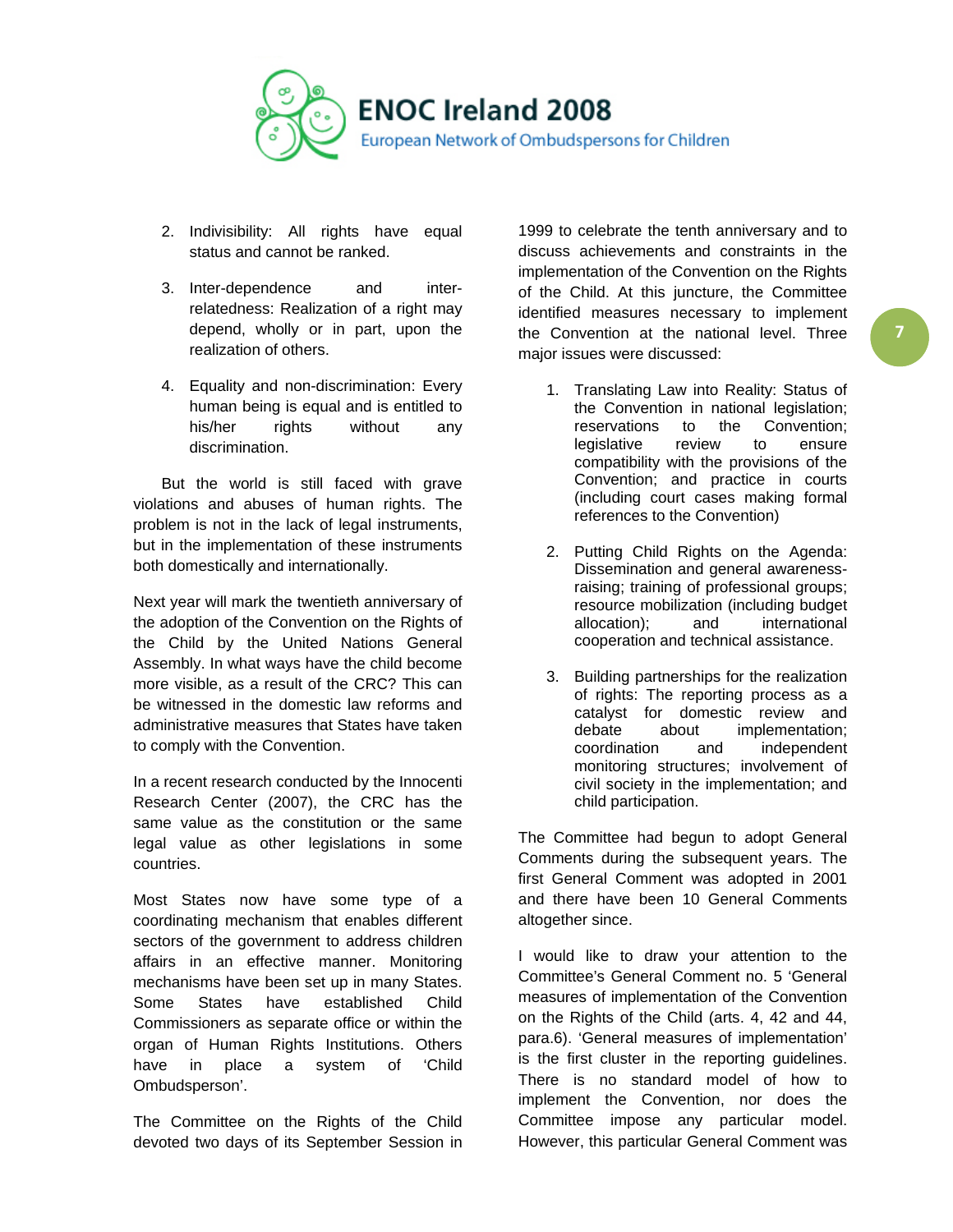

drafted in order to outline the States parties' obligations undertaken by ratifying the Convention, under the framework of article 4: which states "*States Parties shall undertake all appropriate legislative, administrative, and other measures for the implementation of the rights recognized in the present Convention. With regard to economic, social and cultural rights, States Parties shall undertake such measures to the maximum extent of their available resource and, where needed, within the framework of international cooperation.*'

Although in varying degrees, implementation still remains as a

challenge.

The foremost obligation of the State is to ensure that all domestic legislation is fully compatible with the Convention, and that its principles and provisions can be directly applied and appropriately enforced.



**President McAleese and Marek Michalak (Poland)**

There are some aspects that are an ongoing challenge:

*Reservations*: Many States that maintain the reservations they had made upon ratifying the Convention on the Rights of the Child. Some of the reasons given are the Constitution or legislation, including religious law in some cases.

**Legislative measures:** The review process has been started at the national level in most cases, but it needs to pick up momentum and become more rigorous. What seems to be the most challenging is the status of the Convention with domestic legal systems, in other words, applicability of the Convention. Incorporation by itself does not automatically

avoid the need to bring all relevant domestic law into compliance with the Convention. Over the years, the Committee asked the States parties whether the Convention has been invoked in the courts. Furthermore, the Committee often asks whether the Convention was cited, or referenced in court decisions. Recently, the Committee has begun to go even a step further. It has begun to ask about the effect the reference of the Convention in court decisions has made. Another point worth mentioning is about consolidated children's rights statutes. We are finding more countries moving towards enacting what is called "Child Act". This is good because such acts can

> include the principles of the Convention. However, all relevant "sectoral" laws must also reflect the principles and standards of the Convention. One very troubling point that needs to be mentioned is the fact that some States are

> now beginning to go backwards, in in

contradiction to the Convention. On the one side, we see more and more States banning corporal punishment in all 5 settings as outlined by the Secretary General's Violence Study. However, we are witnessing some States maintaining 'reasonable chastisement', introducing restraints and other methods such as 'tasers'. What is most alarming are legislations on antisocial behaviors and reintroduction of corporal punishment. The demonising and criminalizing of children continues, if not strengthened in some States. We are witnessing some States that are increasing pretrial detention period, maintaining a low minimum age of criminal responsibility, and even lowering the age of criminal responsibility.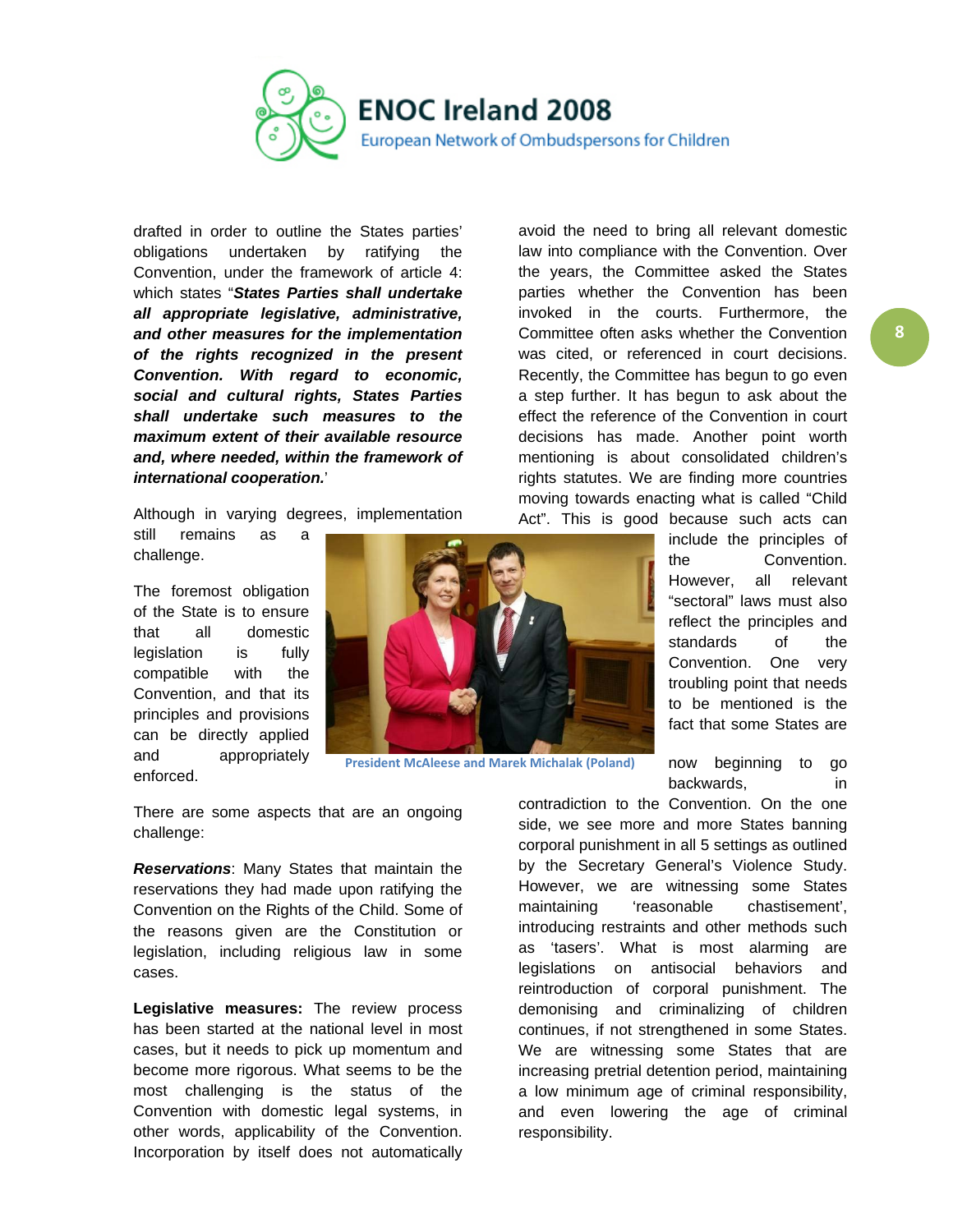

**Comprehensive national strategy:** The Committee has found that there are many countries that have developed a comprehensive national strategy or nation plan of action. However, in some cases, these strategies have not been updated and sometimes are mere lists of good intentions. It must go beyond to set real and achievable targets for the full range of economic, social and cultural and civil and political rights for all children, with priorities set and adequately resourced, both financially and human. This strategy must be disseminated and be evaluated by all stakeholders. The Committee also suggests that the comprehensive national strategy be elaborated in sectoral strategies. At this point, the provisions and the rights enshrined in the two optional protocols of the Convention also need to be incorporated into either the comprehensive strategy, and or into sectoral strategies.

**Monitoring implementation:** The need for child impact assessment and evaluation still remains a challenge. Of course this needs to include the impact of laws, policies and programmes, as well as allocation of budget to carry out these policies and programmes, ensuring that the best interests of the children are at the core of all such actions.

> *Role of National Human Rights Institutions*

In 1993, a World Conference on Human Rights was held in Vienna and the outcome document was the Vienna Declaration and Programme of Action. The importance of the role of national institutions for the promotion and protection of human rights was reaffirmed. Establishment of NHRIs, which was repeatedly emphasized by the General Assembly and the Commission on Human Rights (no longer in existence), should be in compliance with the "Paris Principles" (adopted by the General Assembly in 1993).

Three treaty bodies have issued General Comments on the role of national human rights institutions. Currently there are three treaty bodies with a General Comment on this issue: In 1993, CERD issued General Comment no. 17; in 1998, CESCR issued General Comment no.10; and CRC issued General Comment no. 2 in 2002.

In its General Comment no. 2, the Committee on the Rights of the Child depicts NHRIs as an important mechanism to promote and ensure the implementation of the Convention. Moreover, the Committee views the establishment of such bodies falls within the commitment made by States parties when they ratified the Convention. This General Comment makes suggestions on the nature of such bodies, including its mandate, composition, responsibility, and independence. In short, it emphasizes the importance of having the power to consider individual complaints and petitions; carry out investigations; be able to seek to ensure that children have effective remedies for any breaches of their rights; have the power to support children taking cases to court; and be physically accessible to children. NHRIs are urged to contribute independently to the reporting process and engage in a dialogue with the Committee at its pre-sessional working group.

Conclusions of the International Roundtable on the Role of National Human Rights Institutions and Treaty Bodies, held in Berlin 23 and 24 November 2006, were discussed at the Nineteenth meeting of chairpersons of the human rights treaty bodies. It was recognized that the NHRIs and the UN human rights treaty bodies are partners in the pursuit of the promotion and protection of human rights. The outcome document of the International Roundtable spelled out the role of NHRIs in terms of reporting to the treaty bodies, petitions and enquiry procedures, follow-up procedures, international human rights instruments,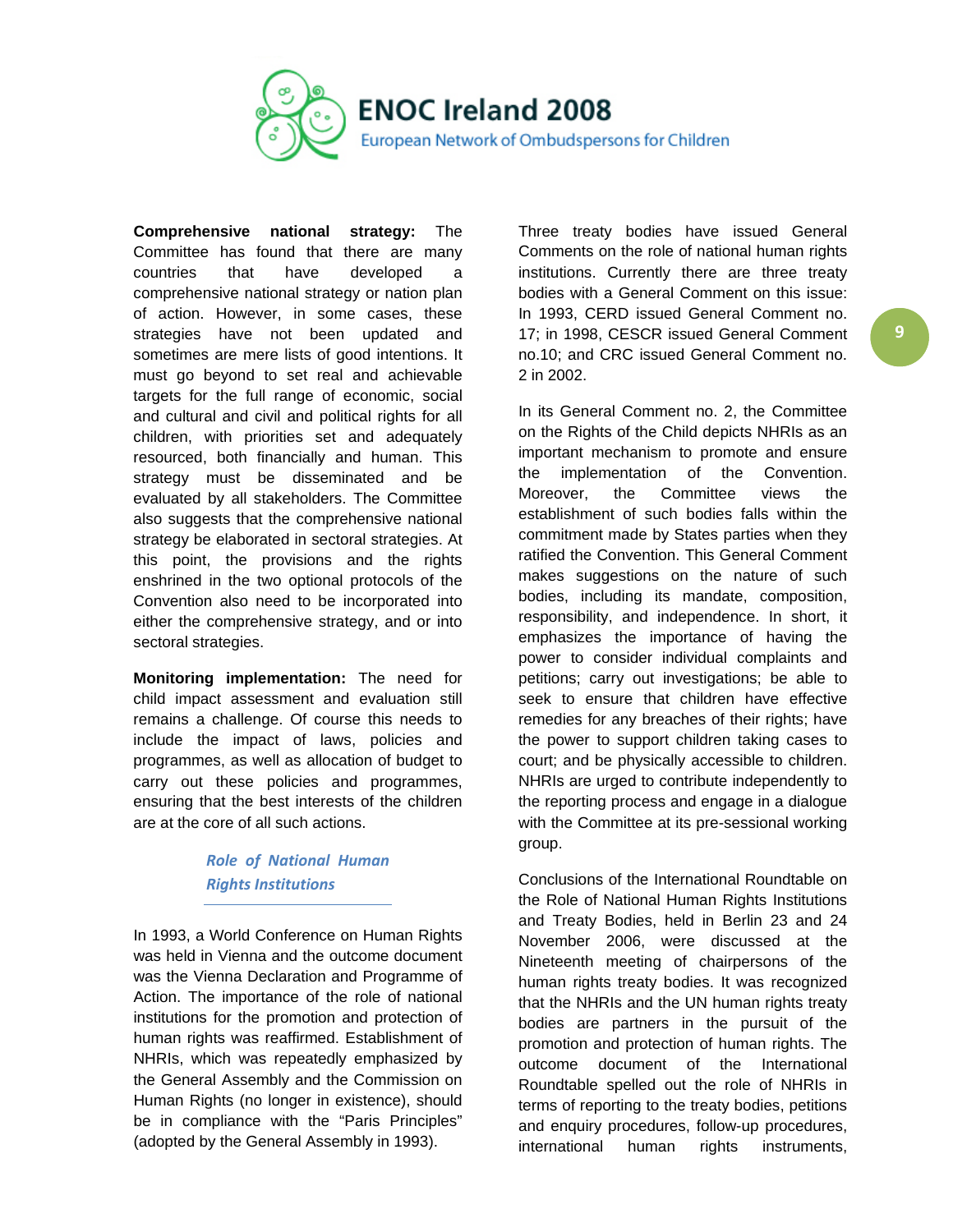

thematic engagement, and training. This Roundtable helped clarify and specify the role of NHRIs. NHRIs have an added role in cases where the international human rights instrument does not have an individual complaints mechanism, notably the CRC.

I would like to delve a little into some specific conclusions of the Berlin Round Table.

### *1. Treaty Body Reporting*

(1) Drafting of List of Issues:

CRC conducts a private pre-sessional working group three months prior to the dialogue with the State party. UN agencies, international NGOs, and NHRIs submit written reports to the Committee and also participate orally with the Committee. It is at this occasion the NHRIs, or Ombudspersons, are invited to participate. At the conclusion of this meeting, the Committee drafts a List of Issues that are sent to the State party to reply within a period of two months. Participation of the NHRI is crucial in aiding the Committee to draft accurate List of Issues, conduct of the Dialogue, and to the Concluding Observations.

(2) Assisting Government in understanding of the new treaty-body reporting guidelines:

Passage of time and post initial reports necessitates revisions to the reporting guidelines. The CRC has issued revised reporting guidelines to the periodic reports, and to the two Optional Protocols (OPAC in 2007, and OPSC in 2006). Also worth noting is that within the UN Human Rights reporting guidelines, there is a new guideline for a harmonized core-document that encompasses all the treaty bodies.

(3) In addition to submitting its own report to the Treaty Bodies, the NHRI should contribute to the preparation of State party reports. This must also be in accordance with the Paris Principles.

### *2. Petitions and enquiry procedures:*

In Cases where the Treaty Body has an individual complaints mechanism, NHRIs must consider facilitating or assisting victim's petitions to the respective treaty bodies. In addition, NHRIs should engage with treaty body enquiry procedures in a cooperative manner.

### *3. Follow-up procedures:*

 (1) NHRIs must take the role of informing all relevant actors on the concluding observations and recommendations of Treaty Bodies. At the same time, the NHRIs must also take the responsibility of monitoring State's dissemination of the concluding observations.

 (2) NHRIs should support and host follow-up meeting to the Concluding observations and recommendations, including with Parliamentarians, relevant ministries, public authorities, NGOS, and other relevant actors.

 (3) The monitoring of effectiveness of implementation of the Concluding observations is another role that the NHRIs must take.

### *4. Sensitization of the International Human Rights Instruments:*

 In accordance with the Paris Principles, the NHRIs must encourage ratification and accession to international Human Rights instruments. Prior to ratification of international human rights instruments, the Government, Parliament, and relevant stakeholders must be made aware about the treaty. In doing so, the Parliament must also be informed about the State's obligation to the relevant instrument. In cases where a reservation has been made upon ratification, NHRIs should encourage the removal of the reservations including through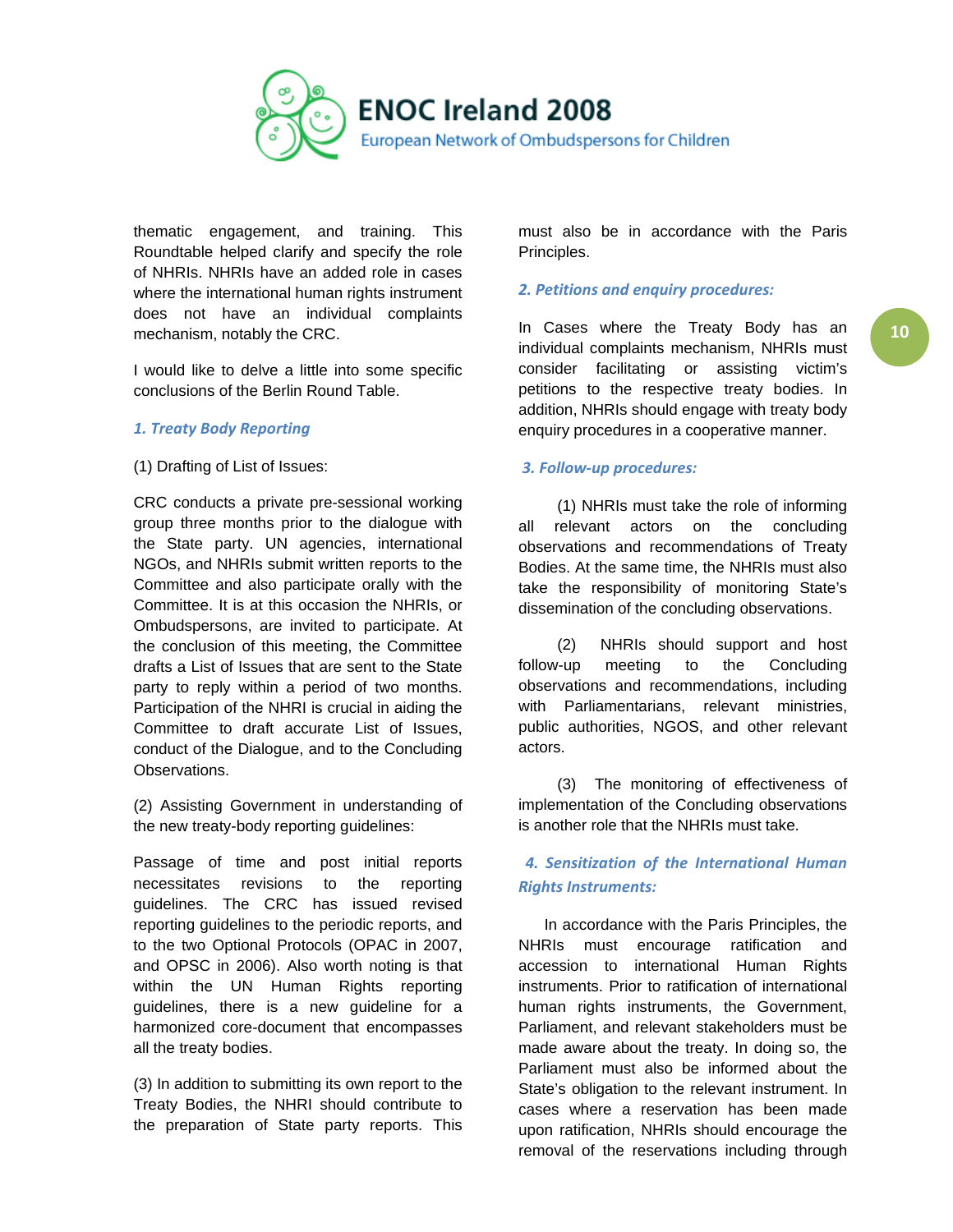<span id="page-10-0"></span>

public awareness campaigns. Up to now, this work has been conducted primarily by NGOs in our country.



**President McAleese and Elda Moreno**

#### *5. Training:*

 The quality of State Party reports depends on the adherence to the reporting guidelines, collection of data, and other relevant issues. In order to accomplish this, the NHRIs should support the capacity-building of State officials. For example, the Optional Protocol on the sale of children, child prostitution, and child pornography, the State party report lacks necessary date. However, the alternative report, submitted by the NGO coalition was able to provide necessary data. Unfortunately, our National Human Rights Commission had certain misunderstanding as to its role and function. It had wrongly assumed that it should issue concluding observations and recommendations to the State party report. It is correct that the role of NHRIs is to monitor the State's implementation of the treaty as well as the concluding observations issued by the respective treaty body. However, during the State party reporting process, the role of NHRIs is different. It must take a consultative role and assist the State to closely adhere to the reporting guidelines. And in addition, the NHRIs must submit their own report to the relevant treaty body. ←

# **1.4 Promoting Children's Rights in Europe: Council of Europe – Tools at work[7](#page-10-1)**

### *Third Council of Europe (CoE) Summit mandate (2005)*

- 1) Mainstreaming children's rights in all CoE policies
- 2) Coordinate all CoE activities concerning children
- 3) Reinforce action against violence

### *Council of Europe Answer*

- Launching of the programme "Building" a Europe for and with children"
- Promote children's rights
- Protect children from violence
- Establishment of a Coordination unit
- ∗ Establishment of a Task Force
- ∗ Appointment of a thematic coordinator

### *Approach - Better use and combine 5 CoE tools*

- Standard setting
- **Monitoring**
- ∗ Policy development
- ∗ Awareness raising, education, training
- ∗ Bilateral co-operation and technical assistance

#### *Standards*

- New Convention on the protection of children from sexual exploitation and sexual abuse
- Revised Convention on adoption Rights of children in institutions
- Migrant children
- Positive parenting
- Children and internet
- Disappearance on new born babies

<span id="page-10-1"></span><sup>&</sup>lt;sup>7</sup> Summary of presentation given by Elda Moreno, Programme Manager "Building a Europe for and with children".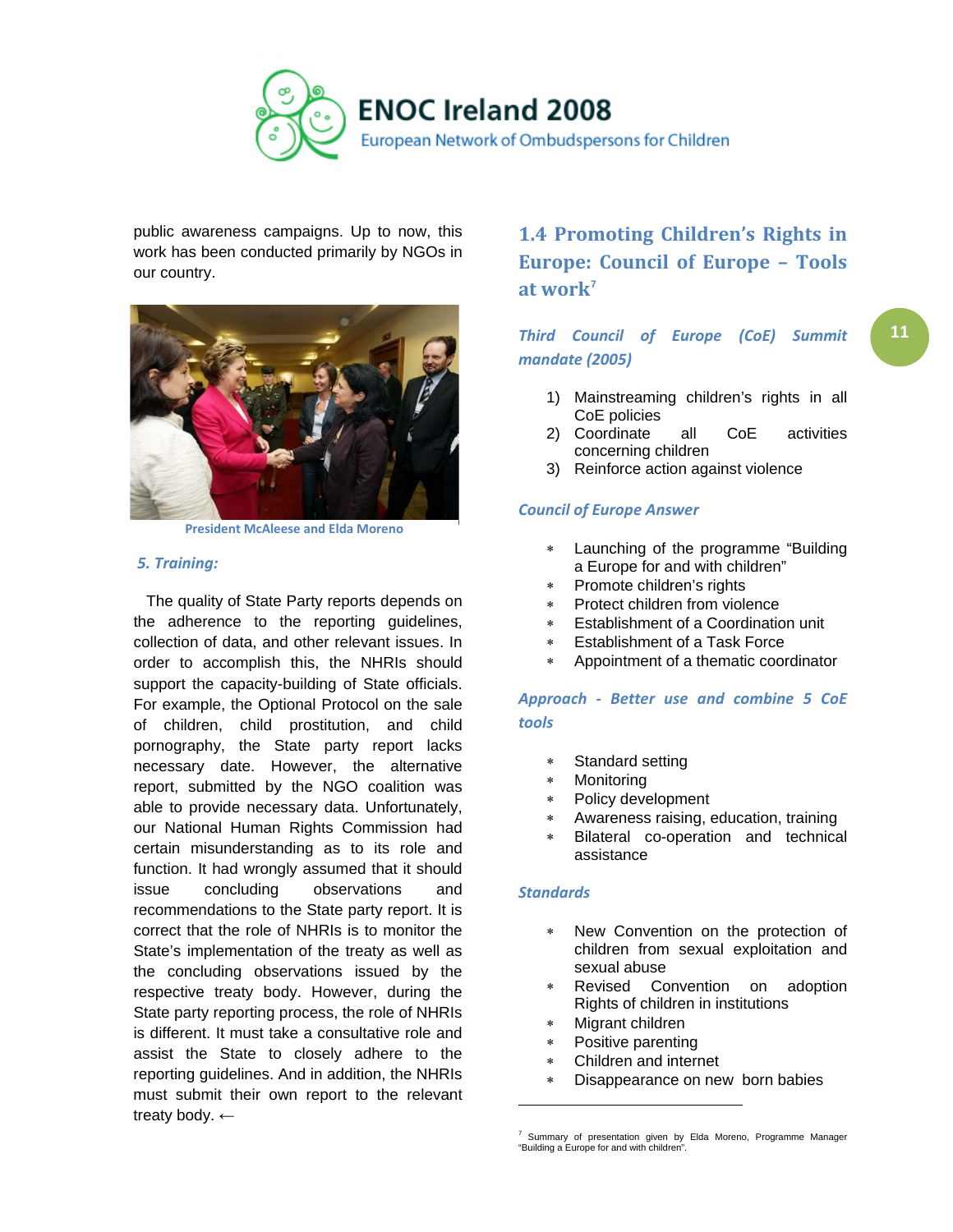

∗ The child in the city

#### *Monitoring*

- examine children's access to monitoring
- ∗ take better into account children's rights, interests and needs

#### *Policy development*

- ∗ Human Rights education for children
- ∗ Positive parenting
- ∗ National policy reviews
- ∗ Children with disabilities, street children, children in institutions
- ∗ Internet literacy

### *Awareness and training*

- ∗ Training manual to teach human rights to children (Compasito)
- ∗ Training manual to reduce violence in schools
- ∗ On line game to show children how to use Internet safely
- ∗ Campaign against corporal punishment of children

### *2009-2011*

l

- 1. Child friendly Justice
- 2. Child participation
- 3. Policy guidelines for integrated strategies against violence
- 4. A campaign against sexual violence
- 5. A Pan-European children's rights platform.

# <span id="page-11-0"></span>**1.5. Towards an EU Strategy on the Rights of the Child[8](#page-11-1)**

*The framework for an EU strategy on the Rights of the Child* 

- ∗ Art. 6 Treaty on European Union
- ∗ Art. 24 EU Charter of Fundamental **Rights**
- ∗ UN Convention on the Rights of the Child

### *The European Union response*

July 2006 – Commission Communication **"Toward an EU Strategy for the Rights of the Child"**

- Transversal and cross-cutting approach concerning both internal and external actions
- ∗ Civil and criminal justice, social protection, development co-operation, trade negotiation, education and health…

### *Four major objectives*

- 1. To identify priorities for future EU action;
- 2. To improve effectiveness of EU policies vis-à-vis the rights of the child;
- 3. To increase co-operation with stakeholders, including children;
- 4. To help children to enforce their rights.

### *Main specific objectives*

- 1. **Capitalising on existing activities while addressing urgent needs**
- To attribute one single six digit telephone number (116xyz) within the EU for child helplines and one for child hotlines dedicated to missing and sexually exploited children;
- To support the banking sector and credit cards companies to combat the use of credit cards when purchasing sexual images of children on the Internet
- 2. Identifying priorities for future EU action

<span id="page-11-1"></span><sup>8</sup> Presented by Anna Zito, Coordinator for the Rights of the Child, Citizenship and Fundamental Rights Unit, DJ Justice , Freedom and Security.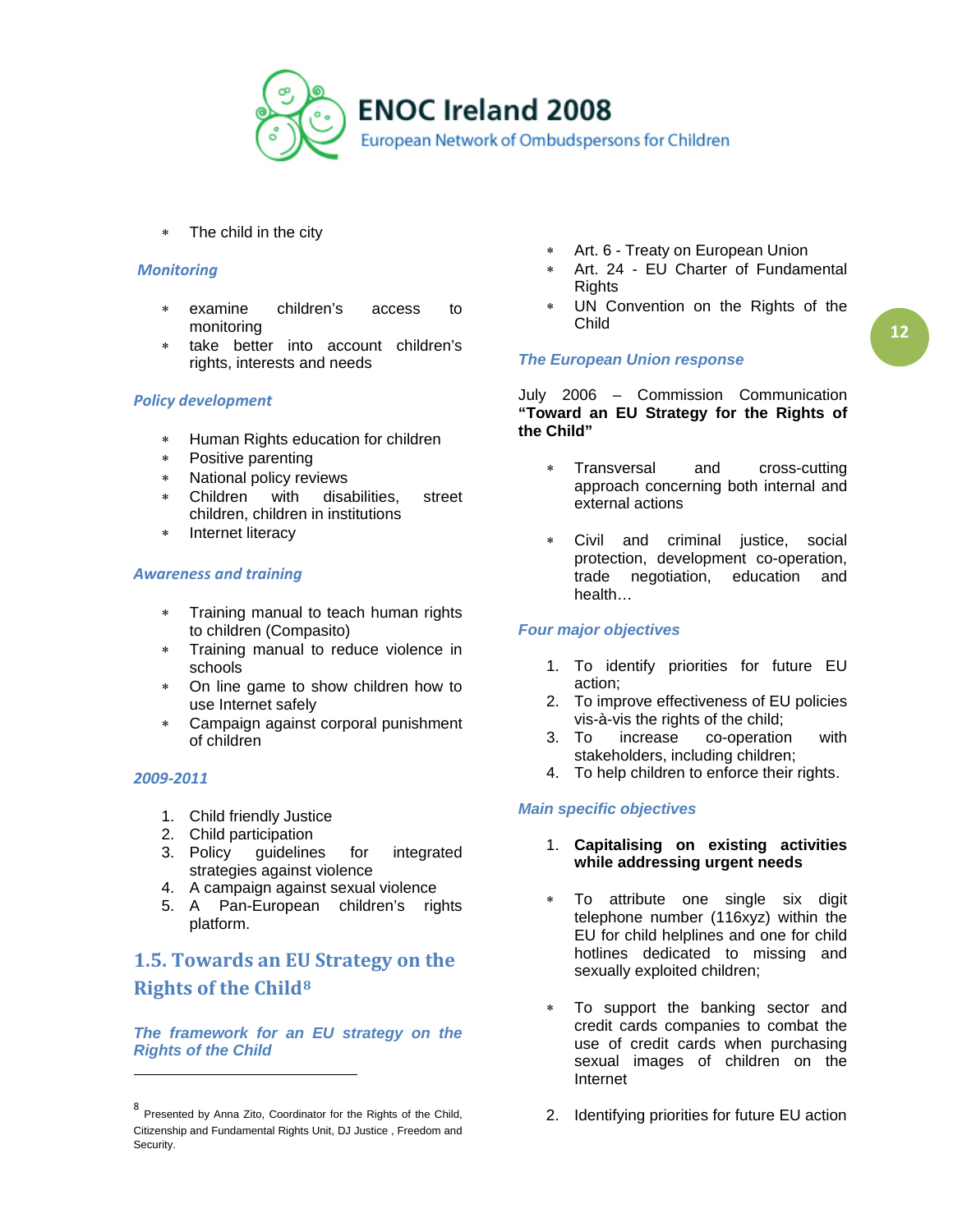

- ∗ To issue a consultation document to identify future actions;
- To collect comparable data on children's rights.
- 3. Mainstreaming children's rights in EU actions
- ∗ To mainstream children's rights when drafting EC legislative and nonlegislative actions that may affect them
- *4. Establishing efficient coordination and consultation mechanisms*
- To bring together stakeholders in a European Forum for the Rights of the Child;
- ∗ To set up a Commission Inter-service Group and to appoint a coordinator for the rights of the child;
- ∗ Children participation.

5. Enhancing capacity and expertise on children's rights

∗ To provide the necessary skills and tools to actors involved in mainstreaming children's rights in Community policies.

6. Communicating more effectively on children's rights

- To design a communication strategy on children's rights;
- ∗ To provide information on children's rights in a child-friendly manner.
- 7. Promoting the rights of the child in external relations
- ∗ Continue and further enhance EU's active role in international forums to promote the rights of the child.

*Daphne III programme*

Specific programme to prevent and combat violence against children, young people and women and to protect victims and groups at risk *(€ 116.85 million → 2007-2013).* 

#### *What next?*

"Issues paper"

- ∗ Child rights based approach
- Aims to identify future areas of intervention for EU action

For more information on Children's Rights, visit Europa website at [http://ec.europa.eu/justice\\_home/fsj/children/fsj](http://ec.europa.eu/justice_home/fsj/children/fsj_children_intro_en.htm) [\\_children\\_intro\\_en.htm.](http://ec.europa.eu/justice_home/fsj/children/fsj_children_intro_en.htm)

For more information on Funding Programmes in DG JLS consult [http://ec.europa.eu/justice\\_home/funding/intro/f](http://ec.europa.eu/justice_home/funding/intro/funding_intro_en.htm) [unding\\_intro\\_en.htm.](http://ec.europa.eu/justice_home/funding/intro/funding_intro_en.htm)

### <span id="page-12-0"></span>**1.6. ENOC Business Meeting**

### *Election of members to the ENOC Bureau*

Section 11.2 of the ENOC Statues provides:

"The Chairperson-elect, Secretary and Treasurer of ENOC are elected by the General Assembly during its annual general meeting. The Chairperson-elect is elected for a nonrenewable one-year term and begins his/her functions at the beginning of the following annual general meeting of the General Assembly. The Secretary and Treasurer are elected for a one-year term and may be reelected for a maximum of two further consecutive terms (three years in all). They take up their post immediately following election".

Members were invited to express an interest in election to the three available positions. There was one candidate for each of the three positions and the following members were elected by consensus: France was elected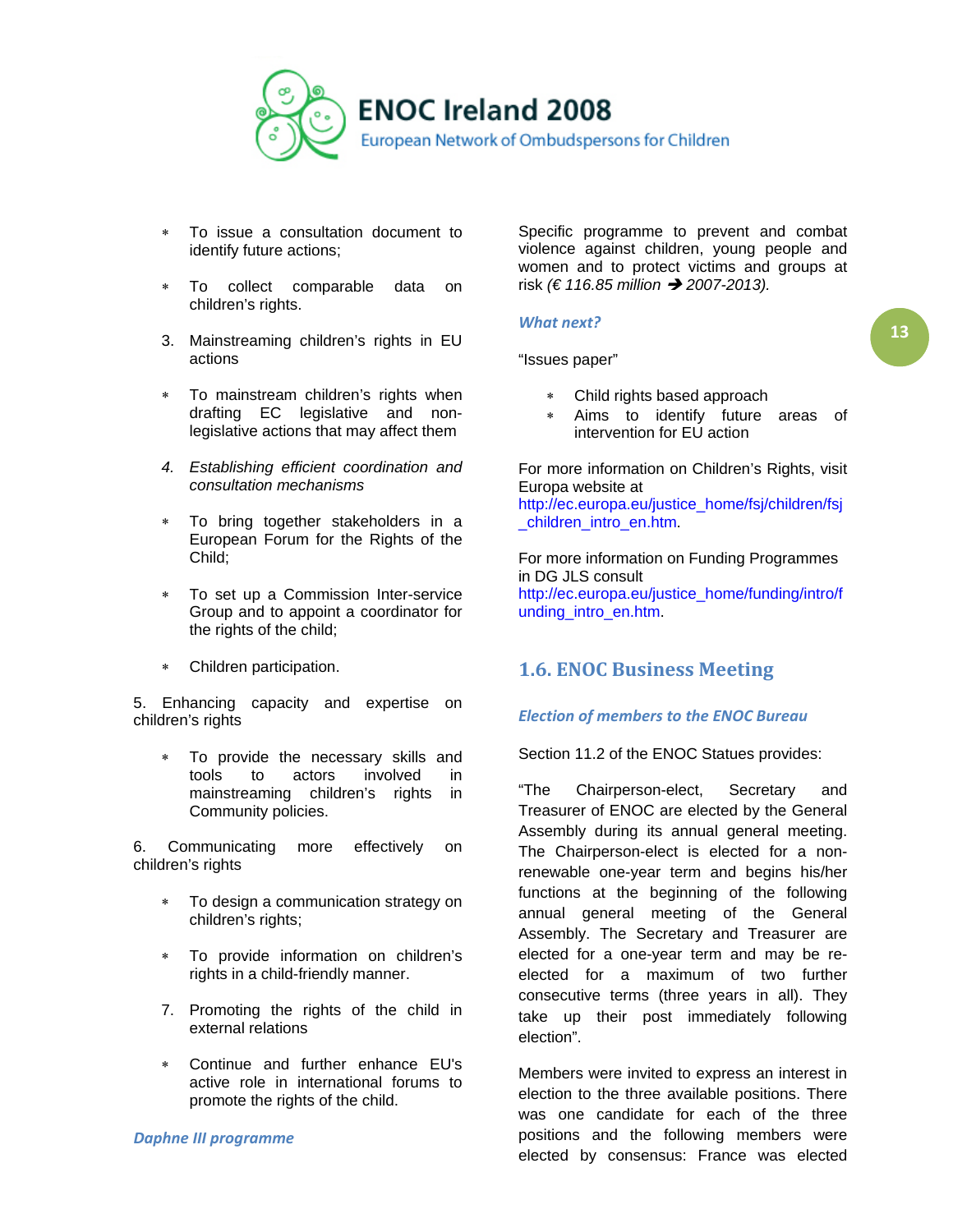

Chairperson-elect; Greece was elected Secretary and Luxembourg was elected to a consecutive term as Treasurer.

The bureau is therefore composed of the three newly elected members and Ireland as current Chair and Catalonia as outgoing chair.

### *Themes for the ENOC Conference 2009*

Members made suggestions regarding the theme for the annual Conference to be held in 2009. These included: implementation of the CRC in detention and other closed settings; the best interests principle; legal action and the CRC; and family separation and the application of the best interests principle.

There was a discussion regarding the venue for the 2009 Conference. France and Lithuania expressed an interest in the hosting the Conference. It was noted that, in accordance with section 11.3.3. of the ENOC Statues, decisions regarding the organisation of the Conference will be taken by the Bureau. The importance of facilitating the involvement of members across Europe was noted and the hosting of an additional regional seminar during 2009 was proposed.

#### *Appointment of Representative of ENOC*

The Chairperson (Ireland) informed the meeting that, further to an open recruitment process, Polina Atanasova has been appointed Representative of ENOC. Ms Atanasova will work from the Office space provided by the Council of Europe in Strasbourg.

#### *CRIN Website*

Veronica Yates of CRIN gave an update about the operation of the CRIN website and ENOC page on the site. Members were invited to update the information relating to their offices on the ENOC page.

### *Working Group on access for children to international justice*

A paper was circulated outlining the role of the working group and setting out queries for the development of the working group's work into the future (see appendix). It was agreed that the working group will continue its work and meet to progress the issues outlined in the paper. Members were invited to join the group at any stage. Cyprus joined the group and Maria Battle was re-confirmed as chair of the Working Group.

*Application to the EU Commission Application for funding under the "fundamental rights and citizenship" (2007-2013) call for proposals 2007*

The outgoing chair recalled that the EU Commission has informed ENOC that the application for funding has been approved. A letter confirming the approval of the application is expected in the coming weeks.

It was agreed that the completed application will be circulated to ENOC members for their information.

### *Confirmation of membership of ENOC*

Since the last Annual meeting, existing members have re-applied for membership of the Network and new applicants have applied for membership. All applications were considered by the Bureau in line with the criteria and rules set out in the ENOC Statutes. The outgoing chair of ENOC confirmed the membership of ENOC. There are 25 full members and 7 Associate members. The meeting also extended a warm welcome to the 7 new members of ENOC admitted to membership in the period since the last general meeting. These are; Andalusia, Azerbaijan, Cyprus, 11 Million (England), Galicia, Slovakia and Vojvodina.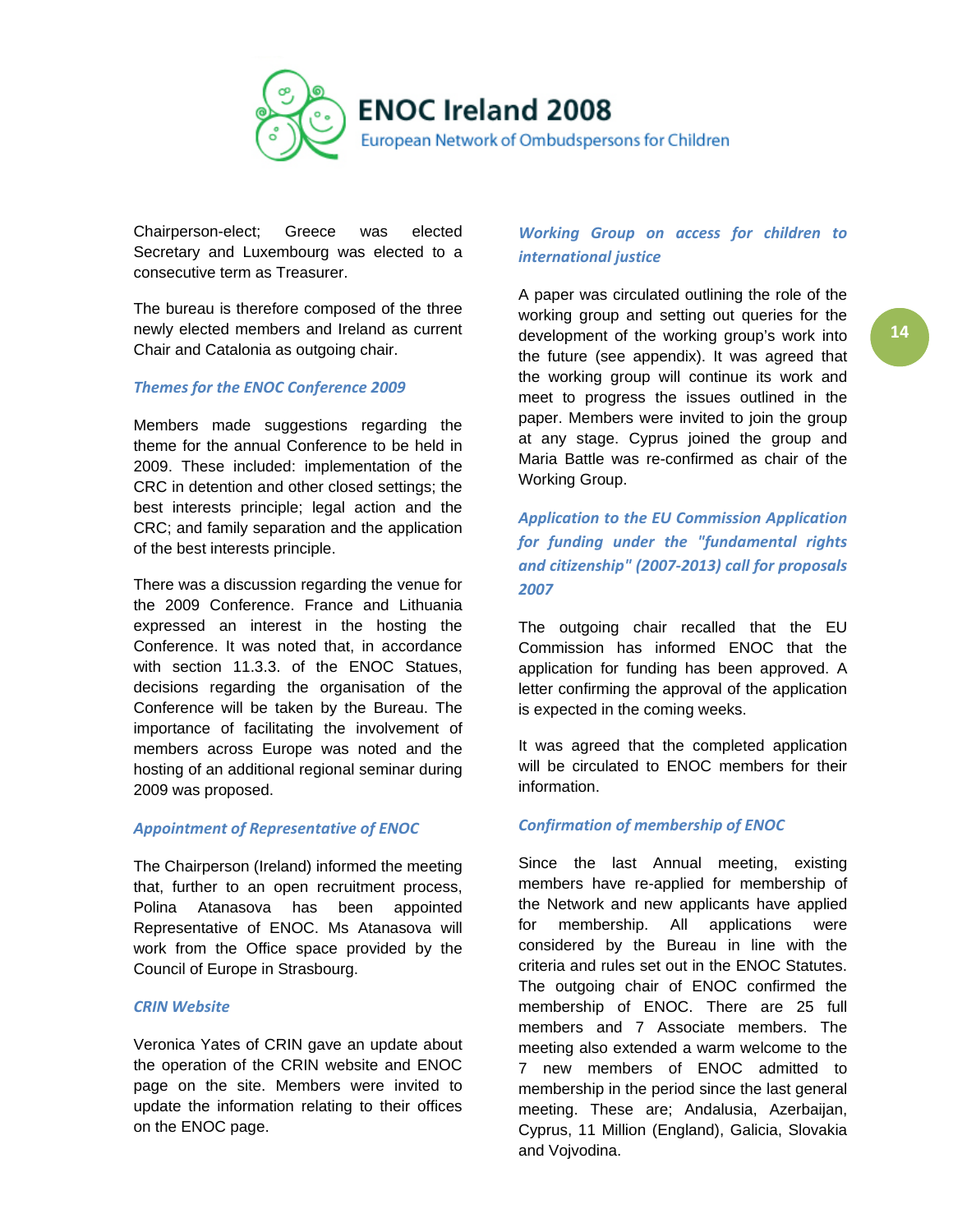

#### *Financial Report*

The Financial Report was presented by the Treasurer, Luxembourg (see appendix). The record of members who have paid their subscription fees will be updated and checked. All members who are not up to date with their subscription fees were requested to transfer their fees as soon as possible. Members were also requested to ensure that their bank transfer documentation clearly indicates the name of their institution so that the treasurer will be in a position to identify lodgments as they are paid into the account.

### *Participation of office staff at ENOC annual conferences*

There was a short discussion about the participation of members of staff of Ombudsman offices at annual general meetings. It was agreed that representation, participation (including who might speak on particular matters) at general meetings was a matter for each delegation to the general meeting. As per the ENOC statutes (paragraph 3.2), the heads of delegation are free to delegate to their representatives any matters they choose.

### *UN Committee General Day of Discussion*

It was proposed that ENOC might consider suggesting topics for the UN Committee General Day of Discussion to the UN Committee. Scotland proposed that ENOC consider suggesting the following topic: the rights of the children of prisoners.

## <span id="page-14-0"></span>**2. Conference Results**

#### <span id="page-14-1"></span>**2.1. Young People's Participation Example 18 and Separt** conference. **in the ENOC Conference**

Given the roles and work of ENOC members in relation to children's participation, the organisers thought it important to afford young people an opportunity to participate in the conference. As this is not a forum that readily lends itself to children's and young people's involvement, the Ombudsman for Children's Office (OCO) gave considerable thought to the question of how to proceed. Some of the main decisions taken about the approach were:

**Theme** – Taking into account the overall theme of the conference and a request from one of the proposed international speakers, the OCO identified 'taking part and being heard', including in and by international mechanisms, as the theme that participating young people might share their views on, based on their own experiences of participation.

**Participants** – With a view to ensuring that participation in the conference would be a meaningful experience for the young people concerned, the OCO decided to approach young people who were already familiar with the OCO's work and had experience of expressing their views in a variety of contexts. Of the young people that the OCO identified as prospective participants, several members of the OCO's first and second Youth Advisory Panels (YAP) were interested and available to take part.

**Context** – The OCO felt that young people's participation should be integrated into the main body of the conference and that young people should have the opportunity to contribute in similar ways to other conference delegates, i.e. by cofacilitating a conference workshop and by taking part in a plenary session of the

In advance of the conference, the OCO facilitated four of its YAP members to design a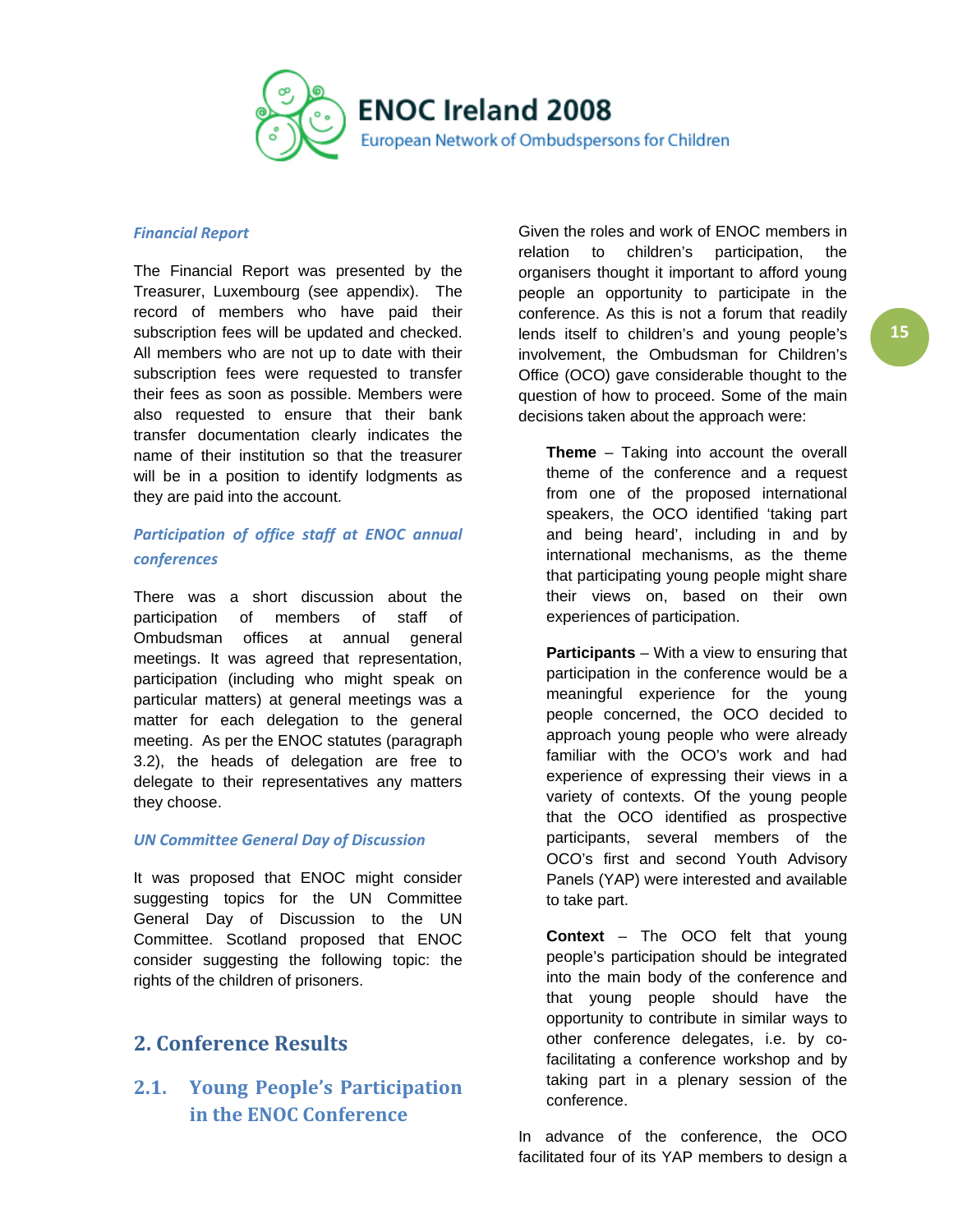

workshop on the Big Ballot *(see p. 19 for details)*. For the plenary session on 'taking part and being heard at international level', the OCO:

arising from the process. The main thing is that children and young people feel their participation has contributed to progressing or changing something that matters to

liaised with international speakers to see if they would be willing to take part in a session with young people and to find out what specific issues relating to children's participation they would be



especially interested to discuss with the young people;

- held a preparatory meeting with the young people at the OCO, during which the young people had an opportunity to:
	- find out more about ENOC, the conference and the international organisations that would be represented at the conference;
	- reflect and share their experiences of and views on taking part and being heard;
- arranged an informal meeting between the young people and the international speakers so they could meet one another in advance of the plenary session to discuss issues relating to young people's participation.

In advance of and during the final plenary session of the conference, the young people drew on their own experiences to outline their expectations of and perspectives on participation. Key points that they made were:

### **Listening to children and young people**

– Adults can demonstrate a commitment to hearing and taking young people's views on board through the *process* of providing for their participation *and* through *outcomes* them. Signs that adults are really listening during the *process* of participation include: giving young people enough time to share their views; taking part in a dialogue with young people; being open to critical comments young people may have; giving young people direct

access to people in positions of authority; and seeking to to understand what young people think *and* why. Feedback on the outcomes of a process they have participated in is a further important indicator to young people that their participation is valued and respected. As regards outcomes, young people understand that there can be very good reasons why their wishes may not always be implemented. However, a tangible outcome that reflects young people's views remains the clearest sign to them that they have been heard. An additional sign that their participation is valued is when the process and outcomes have a positive impact on all concerned, including relationships between participating young people and adults.

**Safeguarding young people from tokenism** – Young people themselves have concerns about being used as tokens and are attuned to tokenism. The risk of tokenism should not be used as an "excuse" for not including children and young people. It is important to remember that young people may see the potential benefits of participation as outweighing possible risks. It is also worth remembering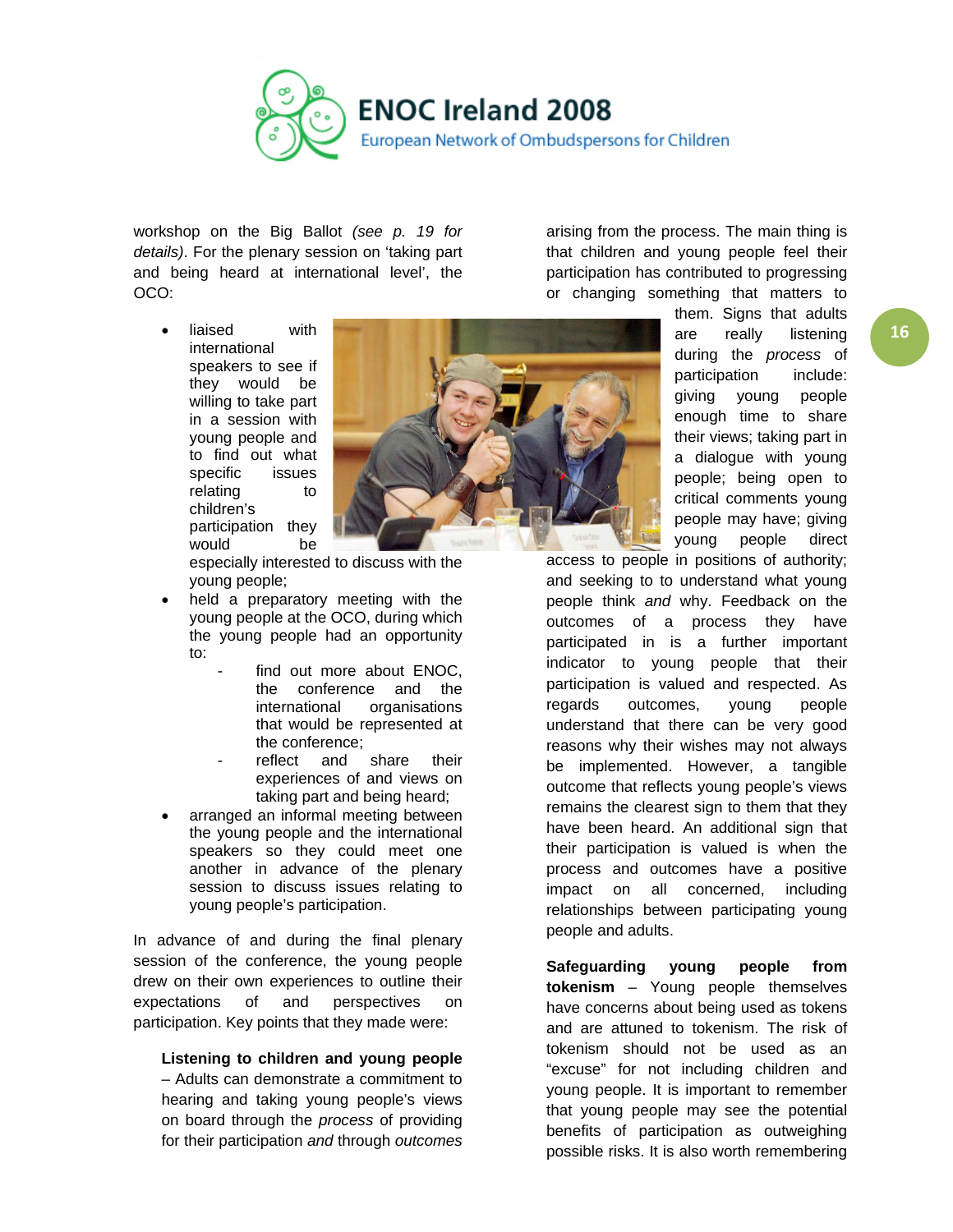

that tokenism carriers risks for organisations too, i.e. it will undermine their credibility among children and young people. To avoid tokenism:

- consider the weaknesses as well as the strengths of particular approaches to hearing children and young people;
- make sure children and young people understand what they are being invited to take part in and manage their expectations;
- try to plan for participation *with* children and young people and involve them in selecting methods, etc.

- **Building relationships** – Children and young people need to feel they can trust the people and organisations seeking their participation. The degree of trust they feel impacts on how much children and young people are prepared to say and on what they say. As securing their trust and confidence takes time, it is important to approach consultation and participation in ways that facilitate relationship building with and between children and young people. It is also worth remembering that children and young people really value the social side of participation, i.e. the opportunity to meet children and young people with different life experiences and to make new friends.

### <span id="page-16-0"></span>**2.1.1. Overview of participation Activity**

### *a) Article by Shauna Watson*

The ENOC conference was a great experience for me as a YAP member because I really felt that the Ombudspersons from around Europe and representatives from other organisations listened inventively to what six young people from different parts of Ireland had to say. I felt they were really interested in our views and opinions and I knew that the views we

expressed, which are important to us, were taken further at the conference.

We each talked about our experience of participation, whether it be in school, a youth club or another organisation. The purpose of sharing our experiences was to help everyone to understand our views on how young people's contribution could work when involving them internationally. There was a question and answers session, which gave people the opportunity to ask our opinions on the way the Ombudsman's office in Ireland is run and the process by which YAP was selected.

After this session at the conference, we were approached informally by Ombudspersons requesting our opinions and views further. The ENOC conference made me realise that each representative present was committed to making their country youth-friendly by encouraging children and young people to participate and express what matters to them.

### *b) Article by Ben English*

My name is Ben English and for the last two years I have been privileged to be a part of the Ombudsman for Children's Youth Advisory Panel. During this time I have taken part in various projects and initiatives, which have always encouraged and considered our views as young people. However, last September I was fortunate enough to experience this on a whole new level when I was asked to attend the ENOC conference with some other YAP members.

As young people, we not only have a continuous need to be listened to, but we also want to see outcomes when we express our views. This was the first thing, which made ENOC seem special to me. In addition to this, we were told that there was a conference session planned where we would have a chance to express our views and that conference attendees would then ask us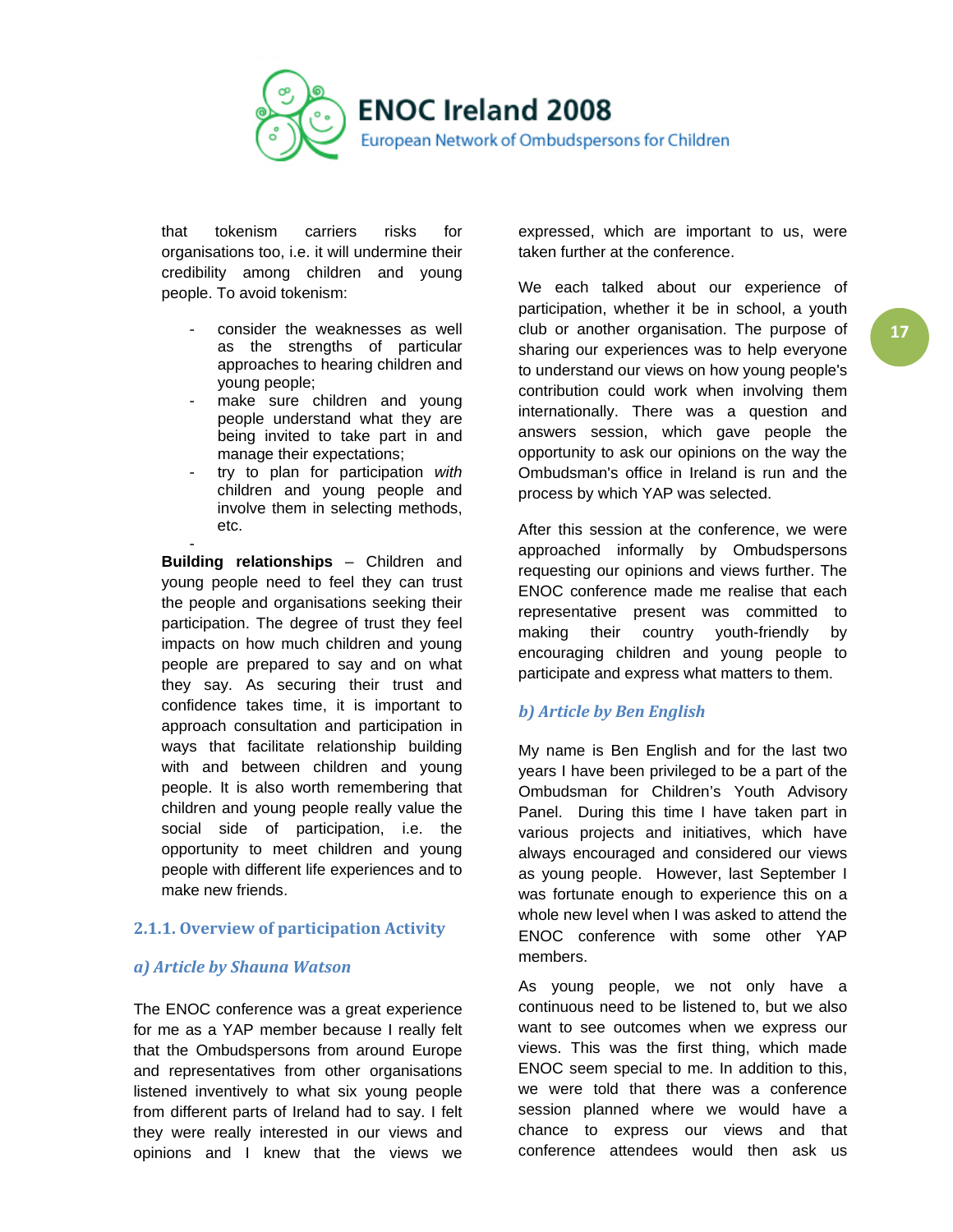

questions about our thoughts on having a voice and being heard. When I heard this, it eliminated any initial fears I may have had that my experience in the conference would be tinged with a small element of tokenism.

Instead, before even attending the conference, I already felt like my opinions and ideas were being encouraged and respected. It has been said*:* "Children, after all, are not just adults-inthe-making. They are people whose current needs and rights and experiences must be taken seriously"*.* Going into ENOC I really felt that the conference was reflecting this ethos.

My participation in the conference was spread over two days. The first day was where we met in a small focus group with professionals who are involved in children's rights at a high level. Again, this encouraged us all as we felt that we were being taken seriously and what we had to say

mattered. I found this day extremely interesting as we discussed the best ways to involve young people at an international level without jeopardising their safety or making their experience tokenistic. At first we doubted that this could be done, but I later realised that our experience in the conference was concrete proof that this objective could be achieved. My second day at the conference was even more inspiring. For six hours, I felt so energised to be immersed in an environment fundamentally centred around young people and their voices being heard. It was a fantastic experience to see how serious everyone was and that they genuinely cared about getting the best for children and young people in their respective countries.

It then came to the part where we had our chance to address members of the conference. In doing this, each of us outlined an experience we have had where we felt we had been listened to. These experiences ranged from being heard in school to in our local communities and even as far as at an international level. The common theme in all our stories was that we felt that the most important element of our experience was seeing an outcome.

This was even something as simple as an idea we had being implemented. I saw many outcomes from my participation in the



conference. A simple example was, as I looked around the room, I could see Ombudspersons taking notes on what we were saying. As conference attendees went back to their next session that day, I really doubted that they could have fully comprehended the positive influence their

enthusiasm had on us that day.

Although I'm sure they got useful ideas and were hopefully refreshed by our addition to the conference, I feel the rewards we got were so much more beneficial. From a personal point of view, a fundamental outcome for me was that we were given a chance to express solely our own views and, furthermore, they were listened to. Sometimes youth participation can be monumentally ineffective in the sense that we do not let young people come up with their own ideas. The analogy I like to use is that, far too often, we give young people cut flowers rather than encouraging them to grow their own flowers. It is with such happiness that I can say that I have never experienced this either as a member of YAP and particularly at the ENOC conference. My participation in this conference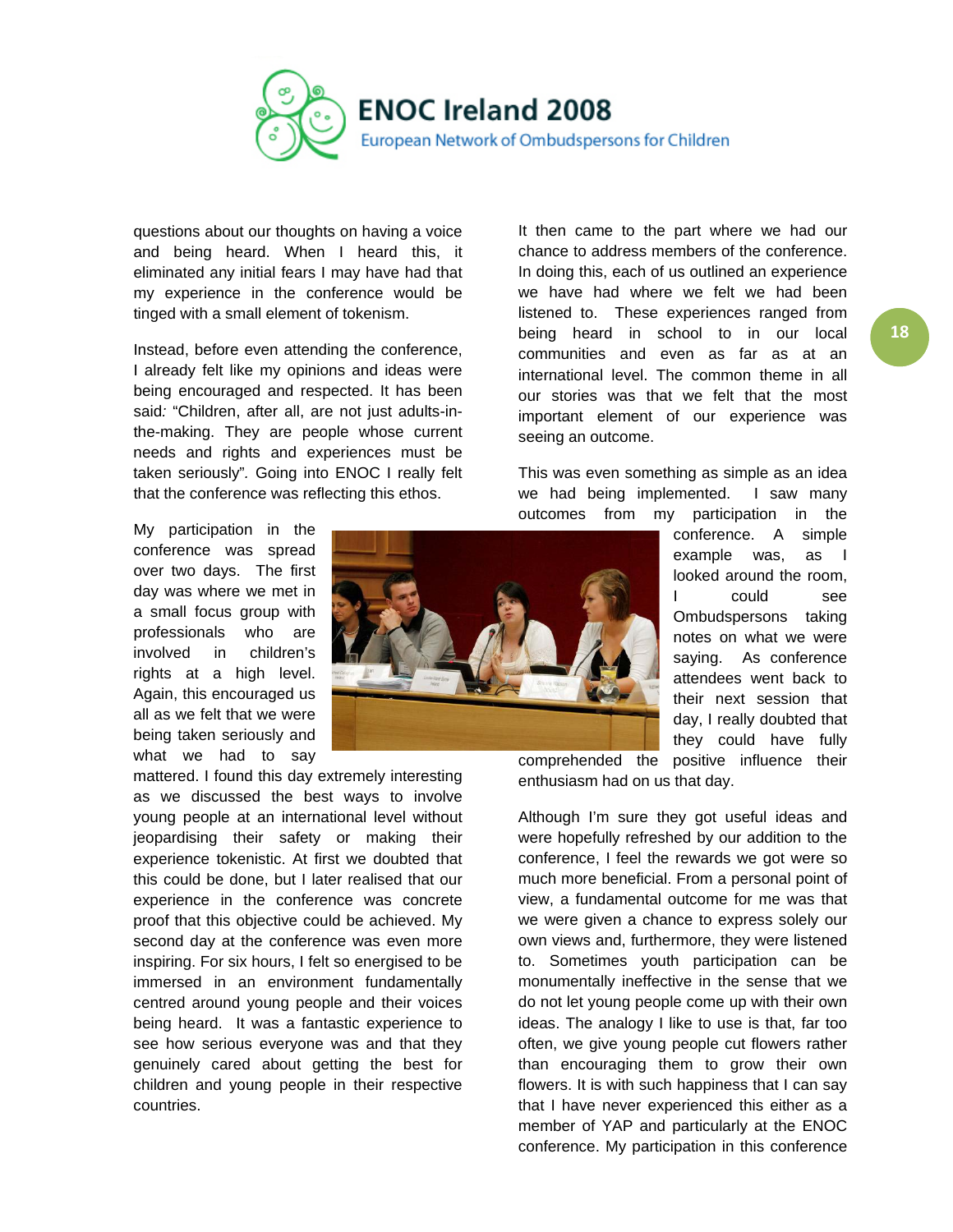

is something, which I know has benefited me and will stand to me in the future.

As the old Irish proverb says:

Mol an óige agus tiocfaidh siad.

Nurture the youth and they will prosper.←

# <span id="page-18-0"></span>**2.2. Initial Results of the Internal ENOC survey on Legal Action and the CRC[9](#page-18-1)**

A short questionnaire was circulated to member-institutions in July, inviting responses on two issues:

- The capacity and experience of institutions in relation to legal action to safeguard children's rights; and
- The status of the Convention on the Rights of the Child and application of it in courts.

By September 2, 21 institutions had responded (see list at end). This report for the annual meeting provides a brief summary of these responses with comments. A more detailed 17 page report including extracts from responses is being e-mailed to ENOC members. The issues covered in the questionnaire are complex and to provide a final detailed report will require follow-up with the respondents (some of which may be possible in Dublin). If ENOC members agree, and more institutions respond, I will be glad to provide a more detailed report in a few months).

#### *Legal action: National Level*

Is your institution able to take legal action on behalf of a child/groups of children? To

intervene in legal action on behalf of a child/groups of children? And offer any kind of support for legal action on behalf of child/groups of children?

5 out of the 21 responding institutions stated that they have all these powers: **Georgia**, **Latvia**, **Lithuania**, **Luxembourg** (but the response states that the institution "cannot intervene in judiciary procedures") and **Macedonia**.

But these and other institutions pointed out that under their constitution and legislation, they are unable to use courts directly because of the separation of powers; however they can – and do - advise other bodies – for example public prosecutors' offices – to do so.

Of the other 16, 10 are able to offer general advice and/or financial support with legal action. Five stated they could not offer any kind of support (**Denmark**, **Finland**, **Iceland**, **Scotland** and **Sweden**).

Is your institution able to intervene in Parliament to propose any necessary changes in legislation to enable legal action to be taken on behalf of a child or groups of children?

All institutions are able to influence Parliament, but a number only indirectly, through comments and proposals made to ministries. One - **Macedonia** - reported that it is authorized to ask the Assembly for authentic interpretation of laws; the institution submits recommendations to Parliamentary commissions for amendment of laws, as do some other institutions; many are required to submit an annual report to Parliament, either directly or through a ministry, which can include recommendations. *NB: The question was perhaps poorly drafted, because a lot of institutions interpreted it as asking about their influence on legislative changes of all kinds affecting children. It was intended to focus on changes to enable legal action to be taken by a child or group of children.*

<span id="page-18-1"></span><sup>&</sup>lt;sup>9</sup> Peter Newell, Adviser to ENOC, peter@endcorporalpunishment.org. By September 2, responses had been received from: Bosnia and Herzegovina, Cyprus, Denmark, Finland, Flanders, France, Georgia, Greece, Iceland, Ireland, Latvia, Lithuania, Luxembourg, Macedonia, Malta, Portugal, Scotland, Slovakia, Slovenia , Sweden, Wales.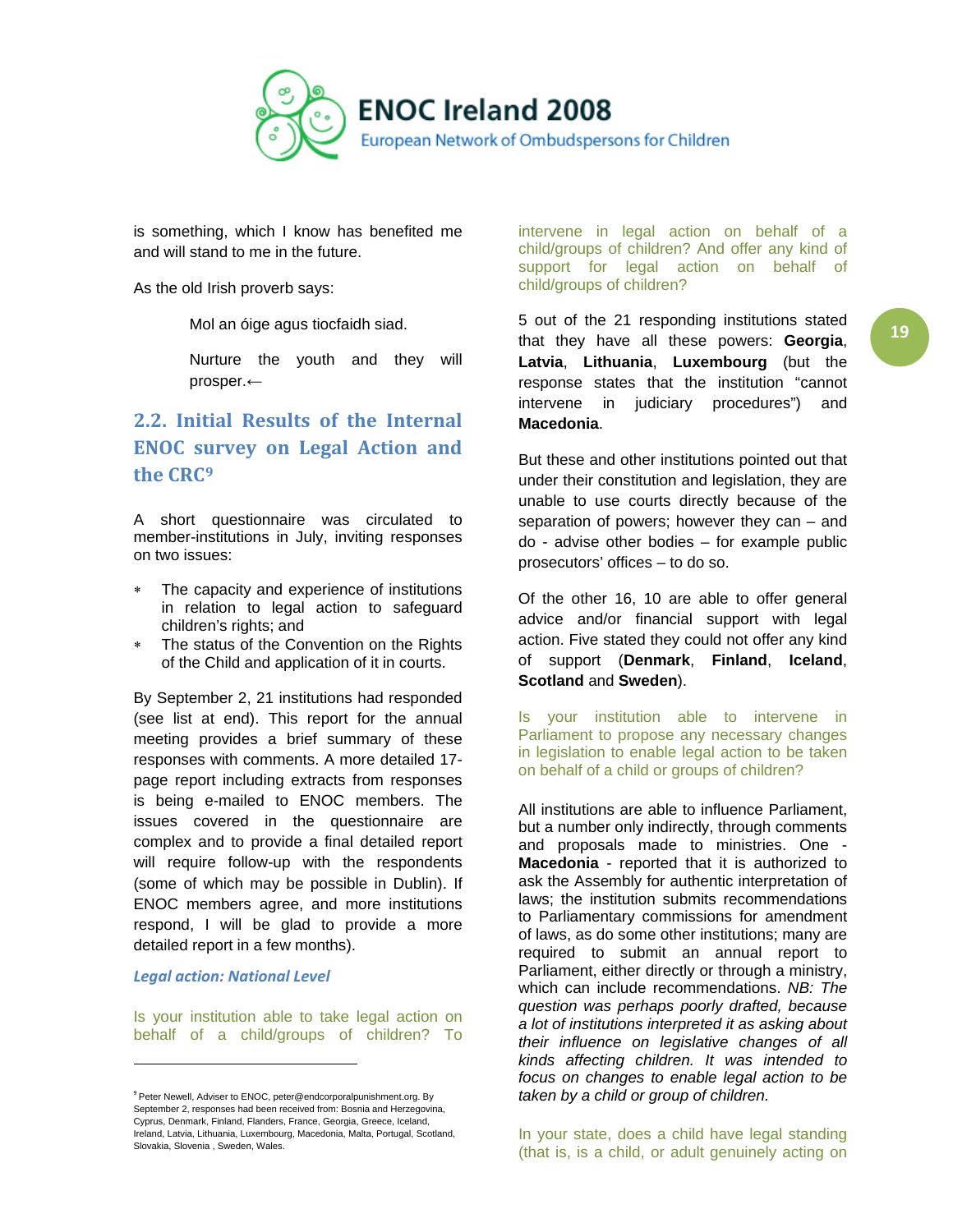

behalf of the child, able to take legal action when the child's rights are breached, by applying to court)?

strengthened, and several said they are in the process of seeking relevant powers. For example, **Bosnia and Herzegovina**

responded that the mandate of the Children's

All responding institutions answered "yes" to this question, but comments suggested that in many situations, children are not able to take legal action in reality. A number commented that while the legislation was satisfactory, there was too little knowledge of rights and remedies among children and



**Lora Vidovic (Croatia) and President McAleese**

those potentially representing them. There is a dangerous assumption in some that parents can adequately represent their children. Where parents are abusing a child or otherwise not acting in the child's best interests, there are normally arrangements for the appointment of some form of representative – but several institutions drew attention to the inadequacy in reality of these arrangements.

#### *Legal action – International Level*

Is your institution able to use, and/or support a child/children in using international or regional human rights mechanisms (e.g. an application to the European Court of Human Rights; use of communications procedures under international human rights instruments)?

As with taking domestic legal action, a majority of institutions state that they are unable to make applications to international or regional human rights mechanisms (7 "yes"; 14 "no". Some said they could support an application from a child, but not represent the child. No institution has yet used an international or regional human rights mechanism, although several said they have told children and their representatives about the possibility of making an application to one. Most institutions without the power to make/support an application responded that their powers should be

Ombudsman will be wider and will allow for such activities when the new law is adopted by the end of 2008. **Denmark's** National Council of Children is also working on gaining this power. And **Slovenia** stated: "We are starting to prepare some changes in the Human Rights Ombudsman Act and we'll think the matter over

because there are some constitutional questions to be resolved." **Wales:** "Yes - we should be able to take 'class action' cases."

### *Status of the Convention on the Rights of the Child*

In your state, is the Convention: a) Fully incorporated so that it forms part of domestic law and can be applied in domestic courts when children's rights are breached? (b) Incorporated, but cannot be effectively applied in domestic courts? (c) Not incorporated – domestic law has to be brought into compliance with the Convention? (d) Other?

In 11 of the 21 states responding, responses suggest the CRC is fully incorporated ("monist" states), meaning that it can be applied in domestic courts when children's rights are breached and, in most cases, that it takes precedence over domestic law. In others, the Convention is not incorporated and once the Convention is ratified, domestic law has to be brought into line with it ("dualist" states). But the situation seems to vary widely from state to state, and more detailed research is needed to gain an accurate picture of the status of the Convention in each state.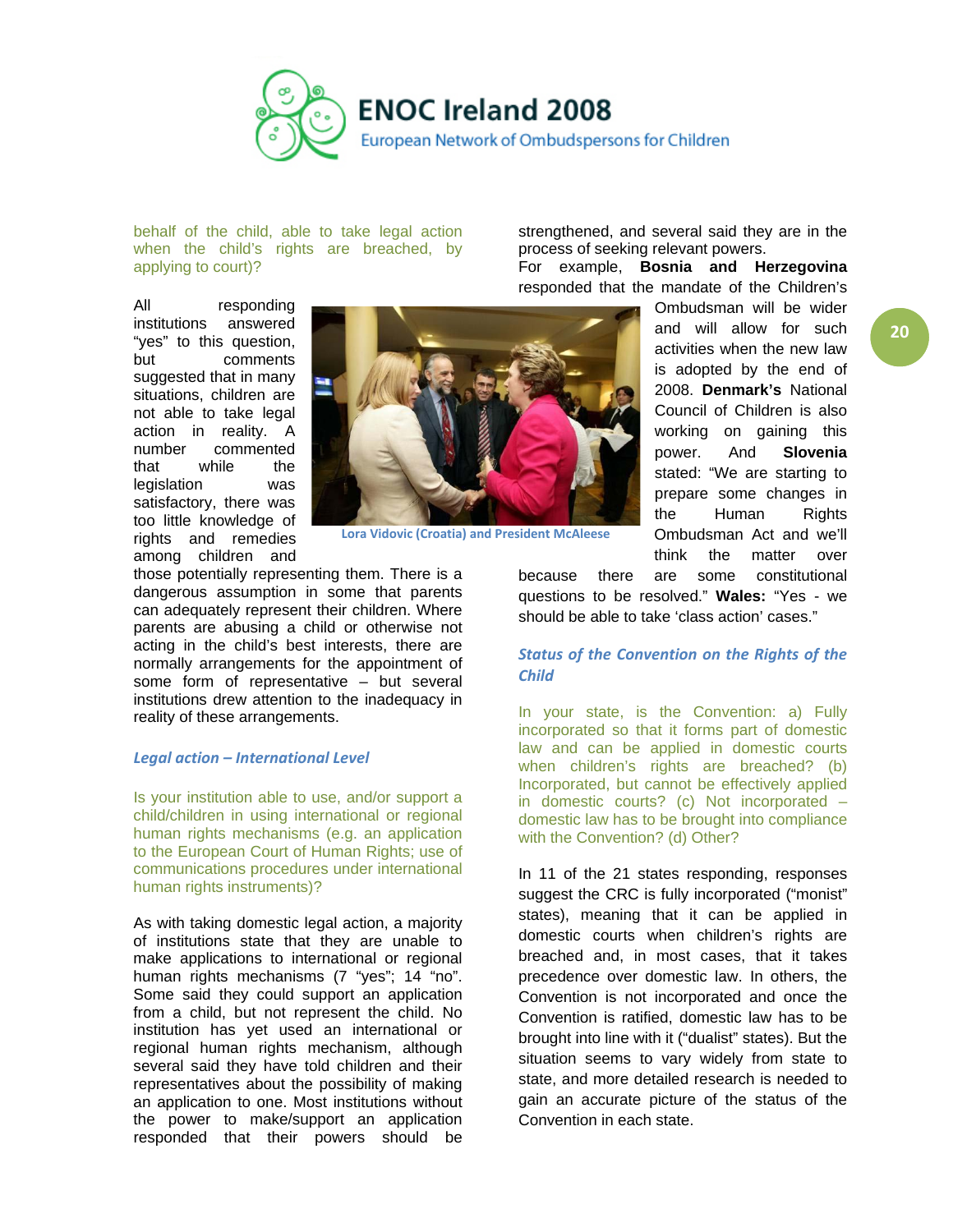

Has the Convention been effectively applied/used/quoted in national courts, to safeguard children's rights?

13 states responded that it had been used, in some rarely. Some states gave examples of very positive use of the CRC in judgments, suggesting that it would be very valuable to make the detail of such use systematically available to institutions in all states.

#### *General*

In your opinion, do children in your state have adequate remedies, including legal remedies, for breaches of their rights?

A small majority of responding institutions suggested that children do have adequate remedies "in principle" or "in legal terms". But there were substantial reservations about the reality of the remedies and several institutions stated that knowledge of children's rights and of the remedies was very limited.←

# <span id="page-20-0"></span>**2.3. Results from the six Conference Workshops**

On the second day of the conference, six workshops were held involving presentations from seven ENOC member offices. The presentations are available on request from the ENOC secretariat (see appendix 2 for details of presentation topics).

In the workshops, participants focused on best practice relating to the core principles of the CRC: best interests of the child; nondiscrimination; right to participate and the right to life, survival and development.

<span id="page-20-2"></span>The rapporteurs of each of the six workshops produced a report of the discussion including any recommendations identified. The workshops reports are reproduced below.

### <span id="page-20-1"></span>**2.3.1. Workshops on the Best Interests of the Child**

### *Research on the protection of children from sexual abuse[10](#page-20-2)*

The Results: The Research was undertaken to study the situation of children who had been sexually abused in children's homes and special schools.

Anonymous questionnaires were given to children and employees. Interviewers were specially trained to present the research to the children.

In total, 3674 children participated. Among those, 2613 (71%) were from children's homes and 878 (29%) from special schools.

In total, 182 members of personnel participated.

The results revealed that 158 children were subject to sexual abuse, mainly in the families, and slightly less in the institutions. 47% of the victims were abused by their peers and older children.

The results also indicated that 2/3 of the victims are boys.

For government depts –

For prosecutor general's office.

NGO's involved.

Contact details for services for children were advertised in the children's homes and schools.

<sup>&</sup>lt;sup>10</sup> Presented by the Children's Rights Ombudsman of the Republic of Lithuania, "Research on the protection of children from sexual abuse".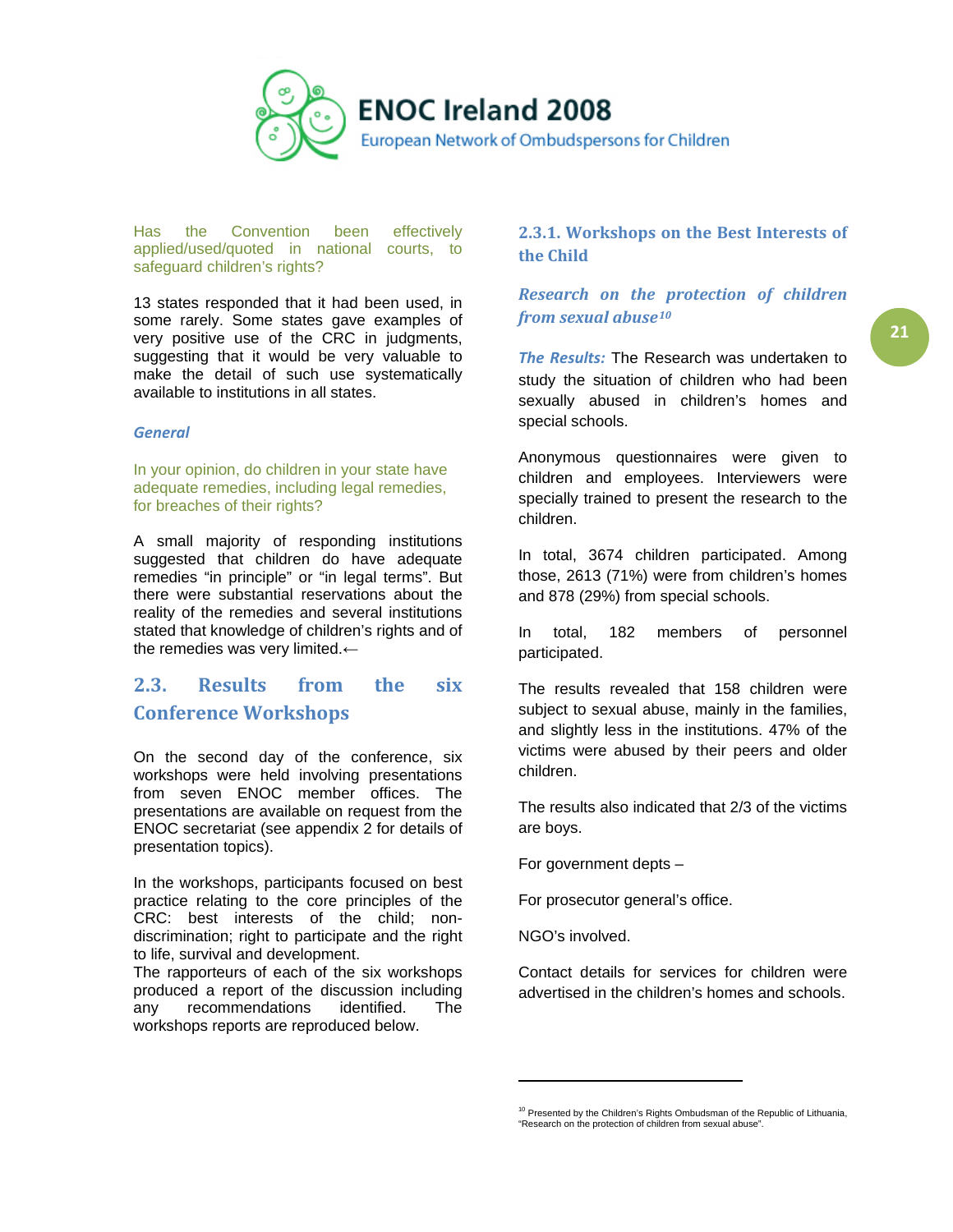

Children were very positive about the study and they believed that the adults really wanted to help them.

There are some examples of other activities aimed at enhancing implementation of this core principle of the CRC from Malta, Belgium, Sweden, Luxembourg, Georgia, Wales, Azerbaijan and Cyprus.

### *Difficulties regarding children´s rights and sexual abuse*

- ∗ Adults do not wish to see the rights of children as their priority;
- ∗ Difficulty in getting information from children about abuse;
- ∗ To protect confidentiality

*Recommendations* aimed at enhancing implementation of the CRC addressed to:

- Need to explain at all levels what best interests means and in particular for those who apply the law – both family and criminal law. This applies also to parents, professionals in children's services, prosecutors, and judges.
- ∗ Need programmes to educate children about sexual abuse and about their rights – that are accessible for children of all ages and both genders.
- ∗ Preventative measures promoting healthy lifestyles.
- Children should participate in establishing their own best interests, bringing together articles 3 and 12 of the UN CRC.

### *Research Project to identify the urgent needs of children in Malta*

- To identify the needs of children in Malta and Gozo
- <span id="page-21-0"></span>• Consultation with professionals and children and young people.

• Undertaken before general elections in 2008

### *Outcome*

- ∗ Proposals made in relation to improving significant issues for children – family, education, health, work, sport and culture, environment.
- ∗ Published manifesto with proposals
- ∗ Public seminars
- Rights 4U course for children and young people

### *"Click on the children's right"[11](#page-21-0)*

- Parliamentary Commissioner for civil rights has a special responsibility for children based on Child Welfare Act.
- Goal to undertake a number of enquiries in relation to issues affecting children

Issues being focused on Children's rights in:

- Basic child welfare provision
- The media
- In the education system
- Employment of children
- Youth and law enforcement

### *Summary of Discussion*

Discussion focused on the complexities involved in determining children's best interests.

### *Difficulties*

Conflict in interpreting what is in children's best interests – no formula. Finland has developed criteria to assist in determining this.

<sup>&</sup>lt;sup>11</sup> Summary of the presentation given by Agnes Lux, Office of the Parliamentary Commissioner for Human Rights in Hungary.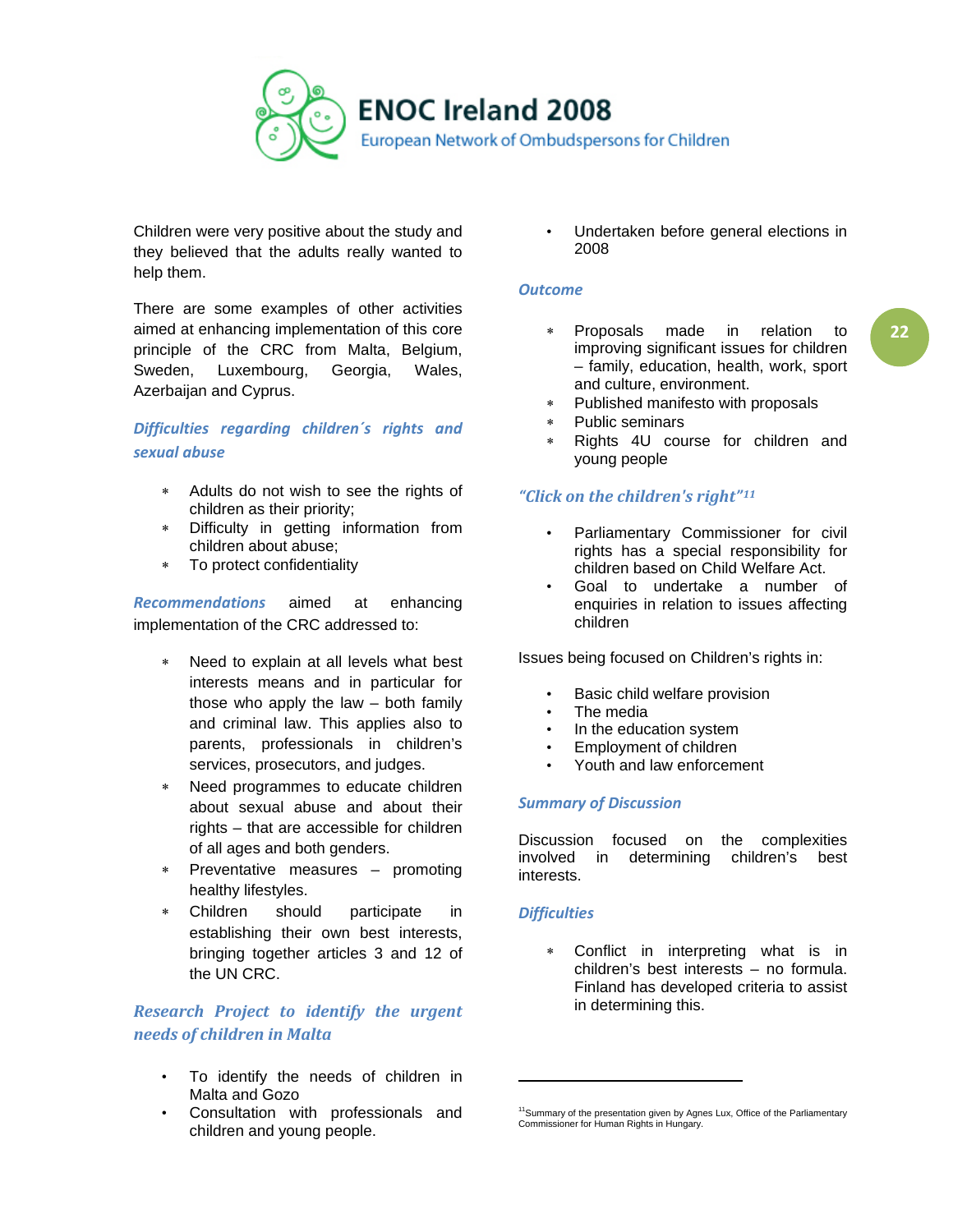

- ∗ Children's perspectives listening to children. Do they always know what is in their best interests?
- Complexities regarding decisions about children being taken into care of the<br>state and suitable alternative state and suitable alternative placement.
- ∗ Rights of parents may be in conflict with children's rights.
- ∗ How to hear the voices of children such as children who are in institutions or in conflict with the law.

#### *Recommendations*

- Raising awareness of children's rights and that these are not necessarily contrary to parents rights.
- ∗ Need to put the best interests of children at the centre of all decision making about children.
- ∗ Importance of each case being evaluated individually for the best interests of the child.
- Preventative work with families
- Early intervention
- Raising awareness with families about services
- Better inter agency and professional working and sharing of information about vulnerable children

### <span id="page-22-0"></span>**2.3.2. Workshops on Non-discrimination**

*Discrimination of one of the parents in the realisation of a child's right to the highest possible level of health[12](#page-22-1)*

### *The Problem*

l

The impact on the child of discrimination in access to paid absence from work for a parent who does not have the same permanent residence as the child

*Action*: Initiated a constitutional review proceeding of the relevant regulation to ascertain if the law is in violation of Article 18 of the UNCRC [equal responsibility of both parents for the child's education and development] and the Slovenian Constitution.

#### *Outcome*

The Constitutional Court withheld the implementation of the contested provisions and the National Assembly adopted the amendment to the relevant legislation.

The regulation is now compliant with the UNCRC.

### *Types of discrimination raised in discussion*

- 1. Discrimination as a consequence of divorce:
	- ∗ Access to health:
	- ∗ Paid sick leave
	- ∗ Decisions on therapy
	- Parental leave
	- ∗ Education of sick children
	- ∗ Choice of residence
	- ∗ Parental alienation syndrome
	- ∗ Contact with one parent in mother tongue
- 2. Discrimination of children born out of wedlock
	- ∗ De facto, not de jure, discrimination
	- ∗ Procedure for custody decisions is more difficult
	- ∗ Court decision needed for exercising parental responsibility
	- ∗ Discrimination against adopted children
		- o Duration of parental leave
		- o Right to privacy
		- o Discrimination in **Education**
		- o Children with ADHD
		- o Roma Children

<span id="page-22-1"></span><sup>&</sup>lt;sup>12</sup> Summary of presentation given by the Human Rights Ombudsman, Republic of Slovenia.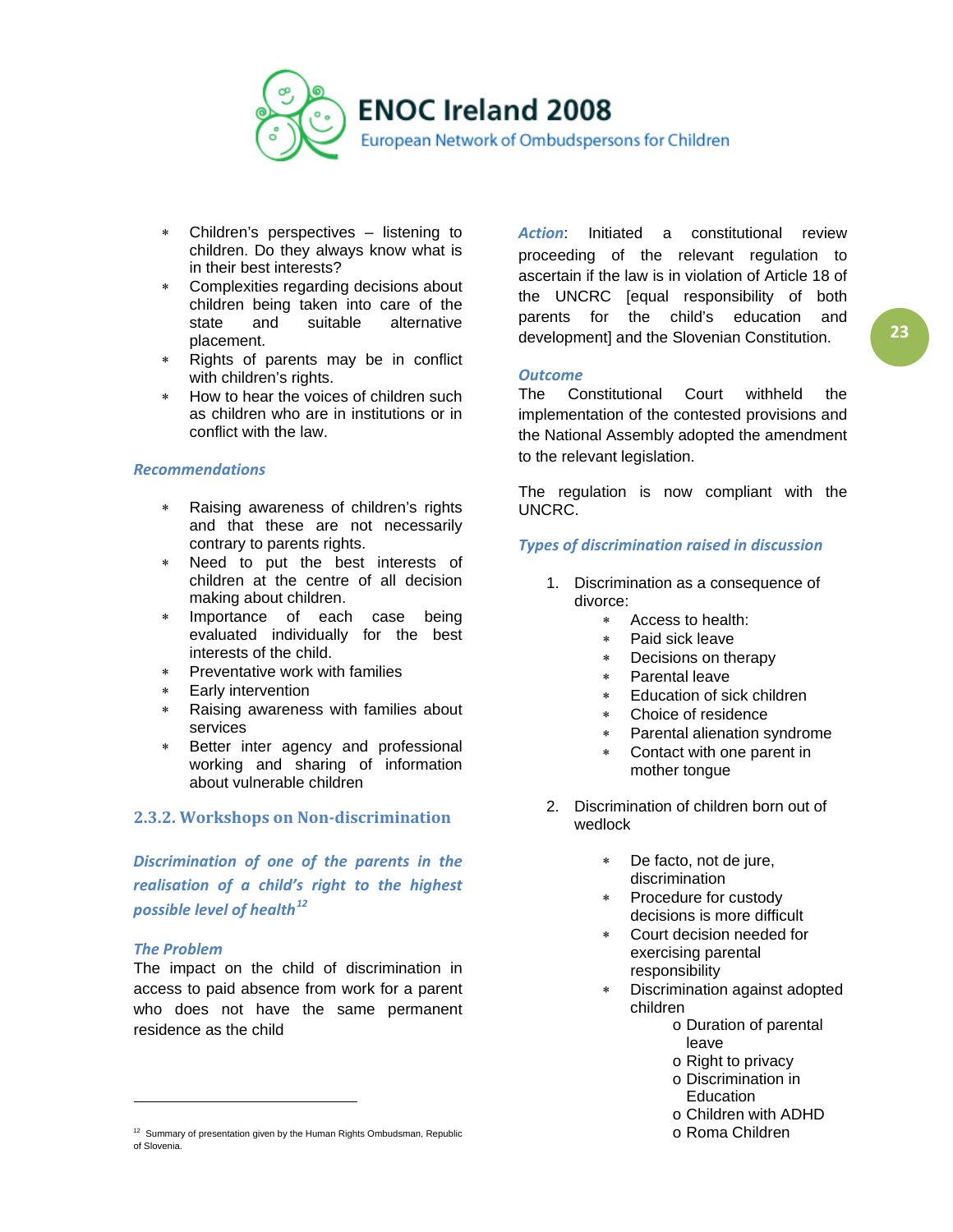

- 3. Refugee children
- 4. Children with disabilities
- 5. Cases with an international element

#### *Solutions*

- Amending legislation proposals to Government or Parliament
- ∗ Proposals to the Constitutional Court
- ∗ Communication with competent authorities
- ∗ Using empirical data
- Media coverage
- ∗ International Cooperation

### <span id="page-23-0"></span>**2.3.3. Workshops on the Right to participate**

### *The OCO's Big Ballot Project[13](#page-23-1)*

*Aims, Objective and Methodology:* Learning from children to become better in implementation of right to participate, to give children opportunity to influence planning, promoting participation

Big Ballot: 3 stages – academic research, focus group consultations, nationwide consultation

Resource materials, campaign, count event, follow-up

*Output:* Results, follow-up

#### *Summary of Discussion*

YAP (Youth Advisory Panel)

Inclusion of marginalised groups in participation

Follow-up activities to the Big Ballot

Examples of any difficulties faced in seeking implementation of this CRC Core principle and how they may have been over come

logistics of implementation of the project

dealing with raised expectations Recommendations aimed at enhancing implementation of the CRC:

- Participation in implementation period, further analysis of the subjects voted on
- Influencing at both local and national level
- Use of new media
- Developing skills

### *Implementation of the Right to Participate – Practical examples from Madrid[14](#page-23-2)*

*The aims:* give children the opportunity to participate according to article 12 of the CRC in a meaningful way. This was partly achieved through:

- 1. Council for Children's Participation;
- 2. The Community of Madrid Ombudsman for Children award;
- 3. The Minor's Portal on the Website

**Output:** Children propose projects and lines of action to the Ombudsman (e.g. "Minors and Television: A Survey into habits, attitudes and use of the media"). Importance was placed on providing recognition for projects that encourage participation.

*Participation and Protection of Children from Violence in Media[15](#page-23-3)*

*Aims, Objective and Methodology:* 1, 500 children expressed their opinion on the influence of the media through a petition delivered to the Ombudsman asking for

l

<span id="page-23-3"></span><span id="page-23-2"></span><span id="page-23-1"></span><sup>&</sup>lt;sup>13</sup> Summary of the presentation given by Children and Young People of the Ombudsman for Children's Office (OCO), Ireland, "The Big Ballot Project".

<sup>&</sup>lt;sup>14</sup> Summary of the presentation given by the Ombudsman for Children in Madrid, "Implementation of the right to participate – practical examples from the Ombudsman for Children in Madrid".

<sup>15</sup> Summary of presentation given by the Children's Rights Ombudsman, Lithuania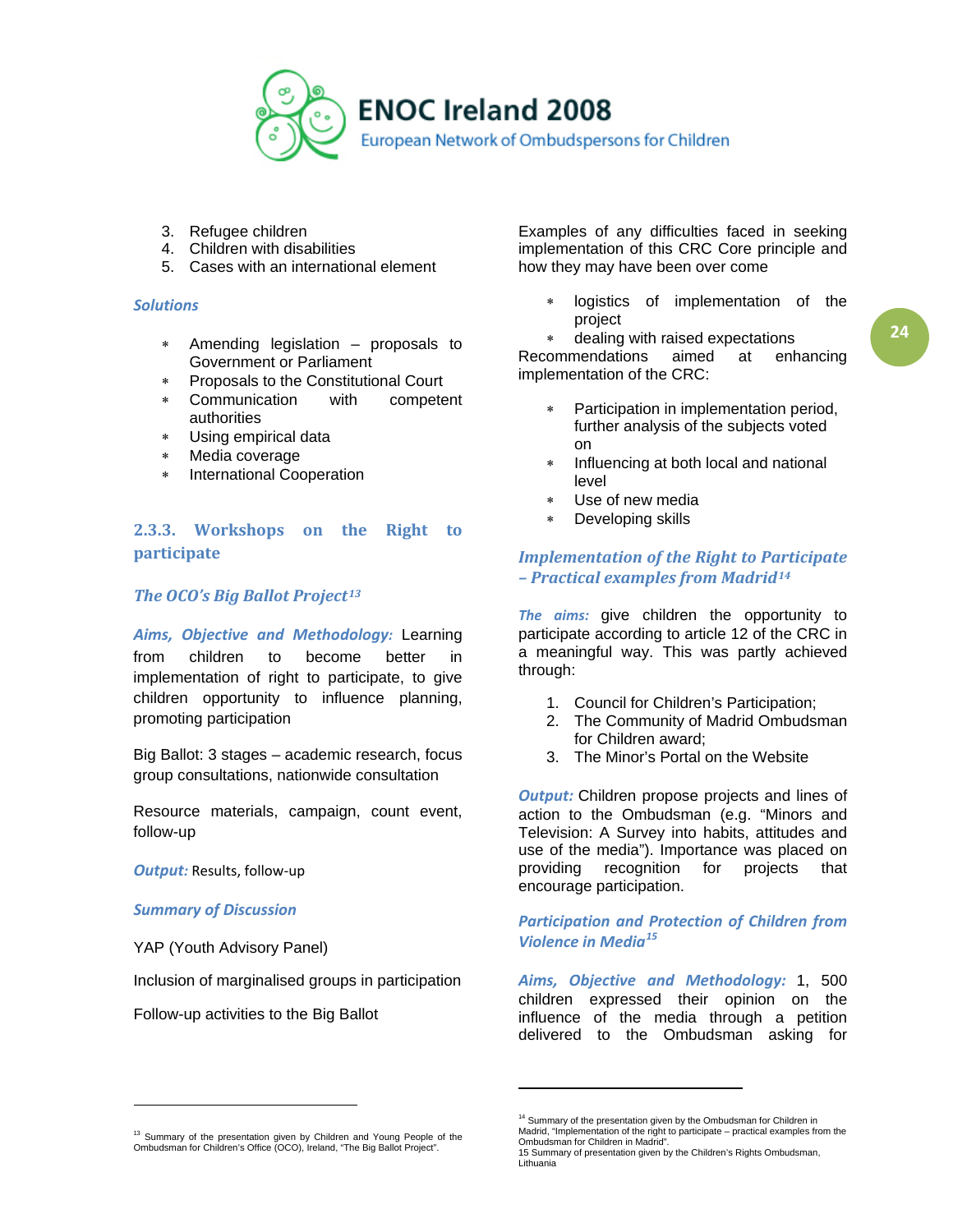

protection from harmful information and violence in the media.

*Output:* The Ombudsman ran an education campaign for parents and children through radio and press conferences, and facilitated<br>children's discussions with Parliament discussions members and senior officials. A round table discussion was also organised, where a resolution was drafted.

### *Summary of Discussion*

Norway – Establishment of 'expert groups' on topics such as victims of incest, parents in prison, disabilities, and Roma children.

England – Speaking to young people with direct experience of issues being looked into, e.g. asylum seekers and children with mental health problems.

Cyprus – Speaking to children about art. 12 and seeing how they understand it and what inhibitions they have.

Sweden – Developing a model for participation from younger children (4 - 6 years old), partly through the use of art and other pedagogical methods.

Examples of any difficulties faced in seeking implementation of this CRC Core principle and how they may have been over come

- ∗ Lack of help from other sectors who also have obligations to children.
- Number of children
- ∗ Adult agenda-setting
- ∗ Getting children enthusiastic about participating
- Follow up by decision-makers
- ∗ Possibility of children having ideas which conflict with the principles of the convention.

<span id="page-24-1"></span>Recommendations aimed at enhancing implementation of the CRC:

Be aware of other ways of participation that do not necessarily involve a formal setting

- Help other professionals working with children to implement this principle
- ∗ Focus on a process rather than an end point.
- Set feasible goals and do not go overboard.
- Listen and build trusting relationships.

<span id="page-24-0"></span>**2.3.4. Right to life, survival and development**

### *Programme of prevention of peer bullying in schools[16](#page-24-1)*

### *Aims and Objectives*

- ∗ To conduct a comprehensive empirical study on peer bullying in schools to establish the degree of bullying and the opinion of children about it
- Identify the nature and frequency of bullying, raise awareness about the issue, and sensitise teachers and parents to the gender dimension of bullying.

### *Methodology*

Detailed questionnaires were sent to 100 teachers and 910 pupils in primary schools in 5 regions of Republika Srpska.

### *Findings*

- 79% of primary school students confirmed the presence of peer bullying and 61% confirmed the presence of physical abuse
- ∗ There was an absence of specialised educational programme and systematic work with children on this issue

#### *Recommendations*

l

<sup>&</sup>lt;sup>16</sup> Summary of the presentation given by the Ombudsman of Republika Srpska, "Programme of prevention of peer bullying in schools".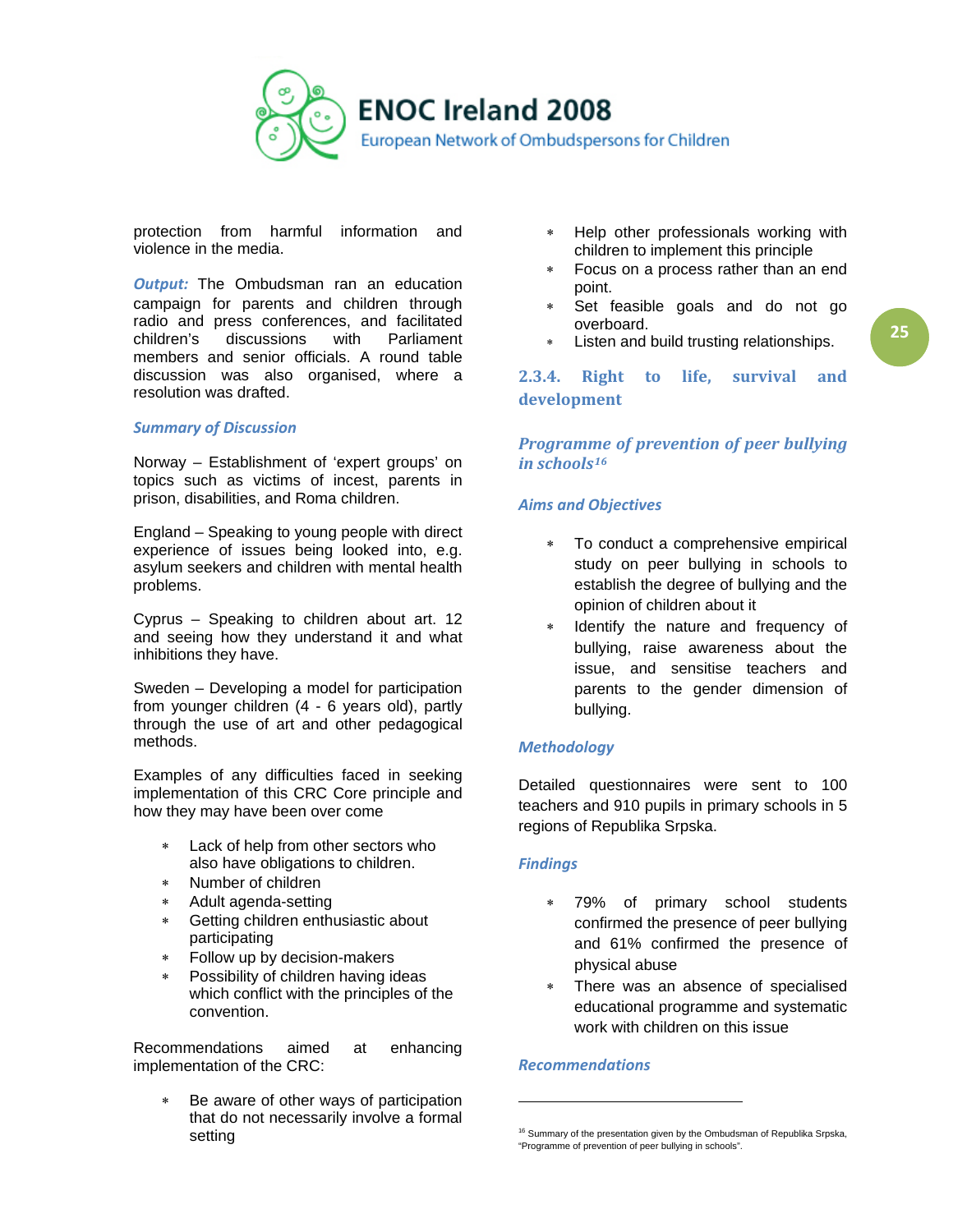

- ∗ It was recommended that a Working Group be set up to prepare a strategy on the prevention of violence which would include representatives of Government, NGOs and professionals
- The year following the adoption of the strategy should be named the Year of the Prevention of Bullying.
- The recommendations were complied with in full.

### *Summary of Discussion*

- Nature of the challenges faced in each country is very different
- ∗ Bullying examples from Lithuania and **Bulgaria**
- ∗ Media can be a force for good but should be handled with care
- Easier to tackle issues that don't have resource implications – examples from Kosovo and Greece
- ∗ Ombudsman as a bridge between NGOs and Governments
- ∗ Involving children in decision making and demonstrating to other institutions and organisations how this can be done effectively
- Ombudsmen should not just raise questions but also offer solutions
- Ombudsmen sometimes end up carrying out the work of other organisations to show how it can be done.

<span id="page-25-0"></span>**2.4. Summary of workshop recommendations addressed to Ombudsmen for Children aimed at enhancing implementation of the CRC** 

On the final day of the Conference, a summary of the workshop recommendations addressed to Ombudsmen for Children was circulated to all participants. This facilitated a speedy dissemination of the results of the Conference to all members of ENOC in attendance.

The summary which was circulated is reproduced here.

### <span id="page-25-1"></span>**2.4.1. General recommendations**

- Advise government and public authorities on effective interagency working
- Be fully CRC compliant in our own work in order to be an example of best practice for other institutions and government departments to follow
- Cooperate directly with other Ombudsmen for Children on domestic issues with a transnational dimension
- ∗ Develop rights-based training for staff and young people on the CRC and other international instruments
- ∗ Develop use and understanding of new media
- Encourage government to develop educational programmes about rights that are accessible for all children, taking full account of their diversity
- Encourage government to engage in health promotion work specifically aimed at securing the rights of children to the best available healthcare and protection from abuse
- Engage in promotional work about the CRC and address concerns about possible conflict with parental and other rights
- ∗ Have a sound empirical evidence base for our work
- Nurture, maintain and develop effective channels of communication with national authorities
- Ombudsmen for Children should monitor policy, practice and law to check compliance with the CRC and be particularly mindful of de facto and indirect discrimination
- Push for implementation of the CRC at both local and national government level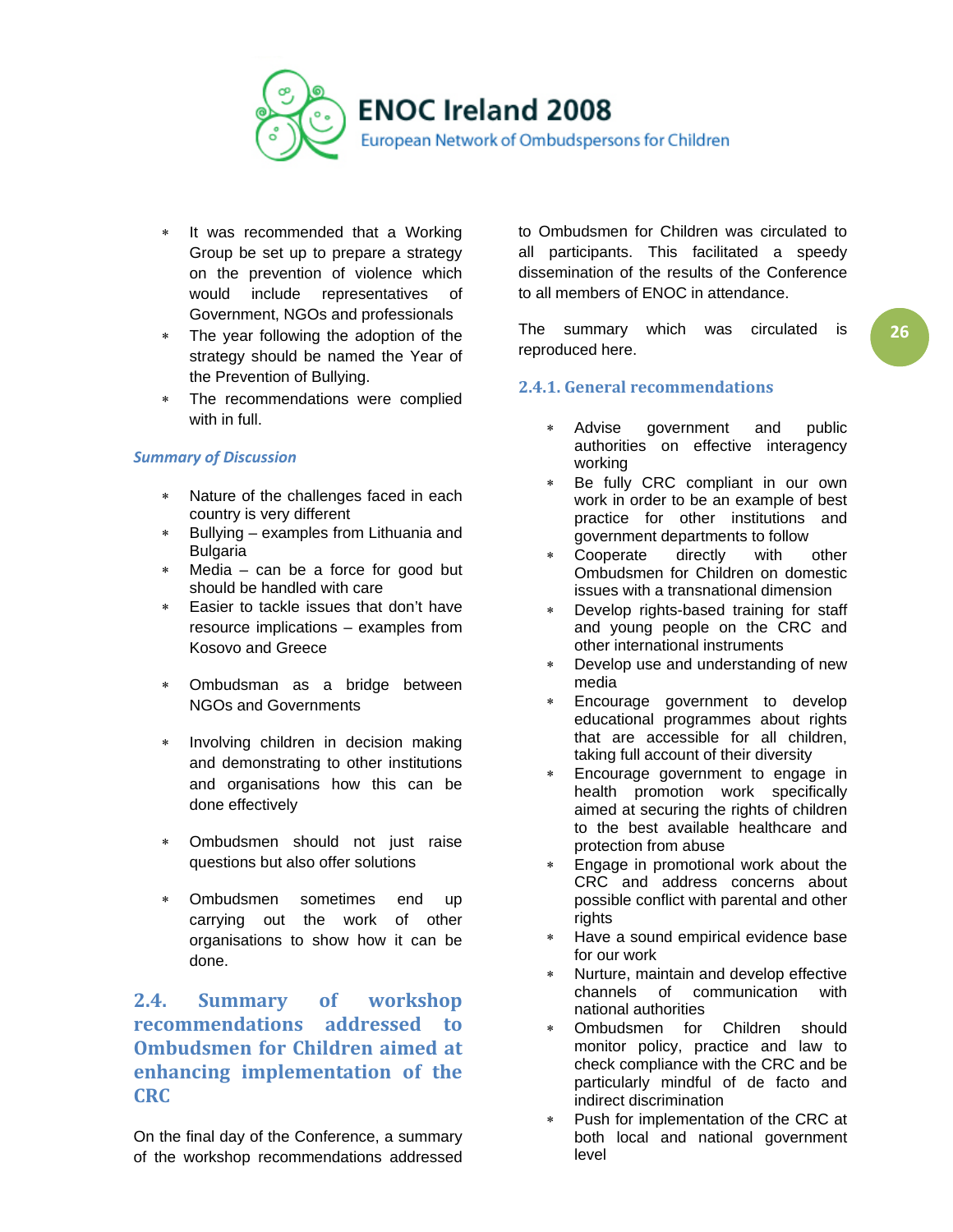

- ∗ Seek to ensure that the State provides adequate and early support for families and children
- Use our unique position to facilitate engagement between civil society and government on the implementation of the CRC

### <span id="page-26-0"></span>**2.4.2. Recommendations regarding the best interests principle**

Engage in promotional work around the best interests' principle with parents, members of the judiciary, professionals working with children and young people in order to enhance their understanding of the principle and address any concerns they have about it. In undertaking this work, Ombudsmen for Children should fully involve children and young people.

### <span id="page-26-1"></span>**2.4.3. Recommendations regarding participation**

- ∗ Engage in capacity building and share expertise with other bodies and other professionals working with children to implement this principle themselves;
- Enhance our own awareness of communication mechanisms that work for children;
- Fully involving children and young people in all stages of the development of participation work and in follow up work;
- Keep under continual review other ways of participation that do not necessarily involve a formal setting;
- ∗ Raise our awareness of the importance of participatory processes as well as the outcome;
- ∗ Set attainable goals and manage expectations.←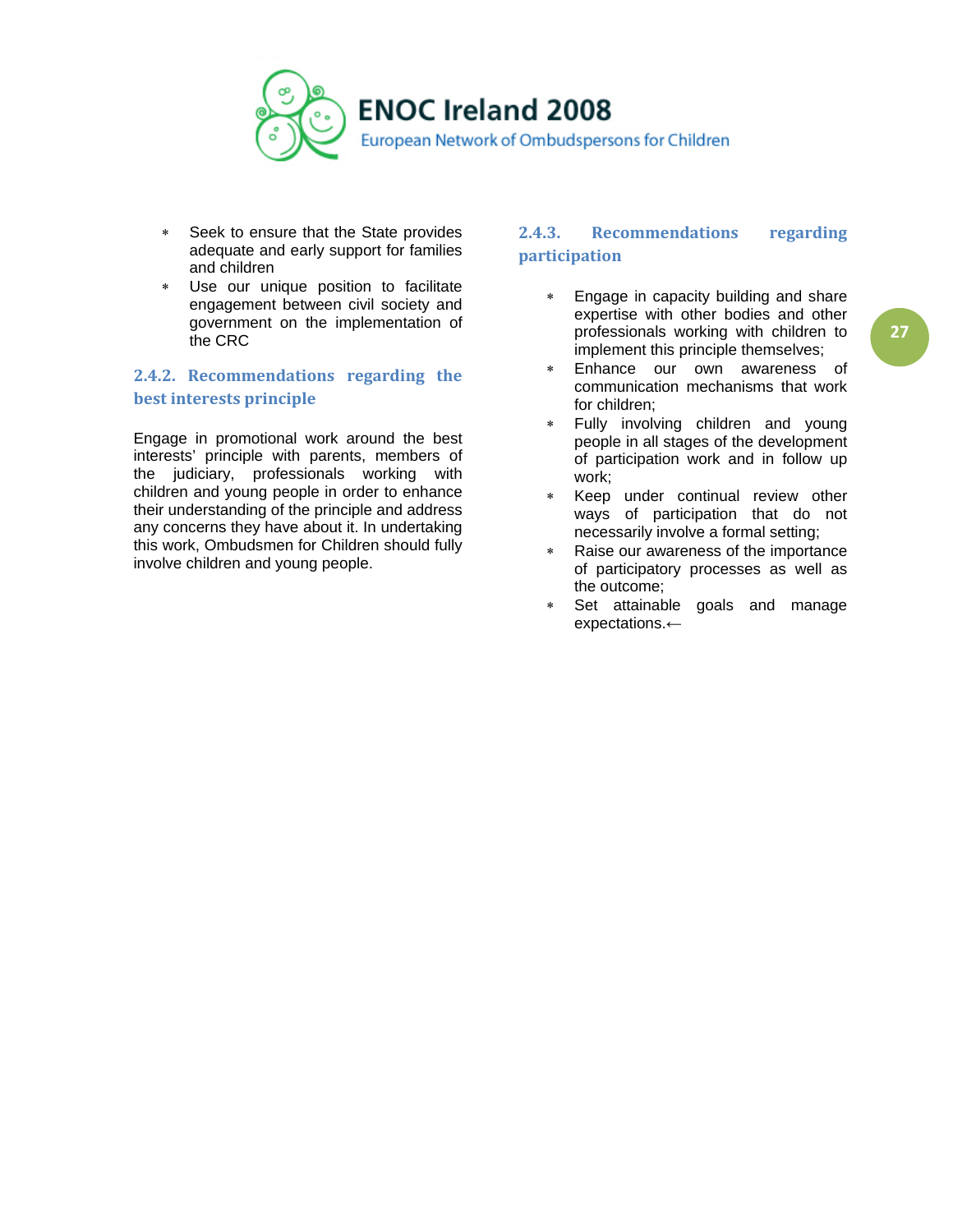

**2828**

# <span id="page-27-0"></span>**Annex 1: Conference Programme**

*Conference Day 1: Wednesday 3 September*

| $8.30 - 9.00$   | <b>Registration of Participants</b>                                                                                                                                                          |  |  |
|-----------------|----------------------------------------------------------------------------------------------------------------------------------------------------------------------------------------------|--|--|
| $9.00 - 10.00$  | <b>Opening Session</b>                                                                                                                                                                       |  |  |
|                 | Chair: Xavier Bonal Sarró, Deputy Ombudsman for Children's Rights of<br>Catalonia and Chair of ENOC                                                                                          |  |  |
|                 | Welcome from Emily Logan, Ombudsman for Children, Ireland                                                                                                                                    |  |  |
|                 | Brief updates on activities from ENOC members                                                                                                                                                |  |  |
| $10.00 - 10.20$ | Address by Her Excellency Mary McAleese, President of Ireland                                                                                                                                |  |  |
| $10.20 - 10.45$ | Coffee break                                                                                                                                                                                 |  |  |
| $10.45 - 11.15$ | Continuation of updates                                                                                                                                                                      |  |  |
| $11.15 - 12.00$ | Annual review of ENOC activities: Xavier Bonal Sarró                                                                                                                                         |  |  |
| $12.00 - 12.30$ | Key note speech: Yanghee Lee, Chair of the UN Committee on the Rights of<br>the Child                                                                                                        |  |  |
| $12.30 - 13.00$ | Discussion                                                                                                                                                                                   |  |  |
| $13.00 - 14.00$ | Lunch                                                                                                                                                                                        |  |  |
| $14.00 - 15.00$ | International level activities aimed at enhancing the<br><b>Session 1</b><br>implementation of the CRC                                                                                       |  |  |
|                 | Chair: George Moschos, Deputy Ombudsman for Children's Rights, Greece                                                                                                                        |  |  |
|                 | UNICEF activities – general measure of implementation of the CRC and<br>preliminary findings of the research on Ombuds for Children - VANESSA<br>SEDLETZKI, UNICEF Innocenti Research Centre |  |  |
|                 | UN Committee on the Rights of the Child activities                                                                                                                                           |  |  |
|                 | Using the CRC as a legal instrument and the current campaign for a<br>complaints/communications system under the CRC - PETER NEWELL,<br>Adviser to ENOC                                      |  |  |
| $15.00 - 15.30$ | Discussion                                                                                                                                                                                   |  |  |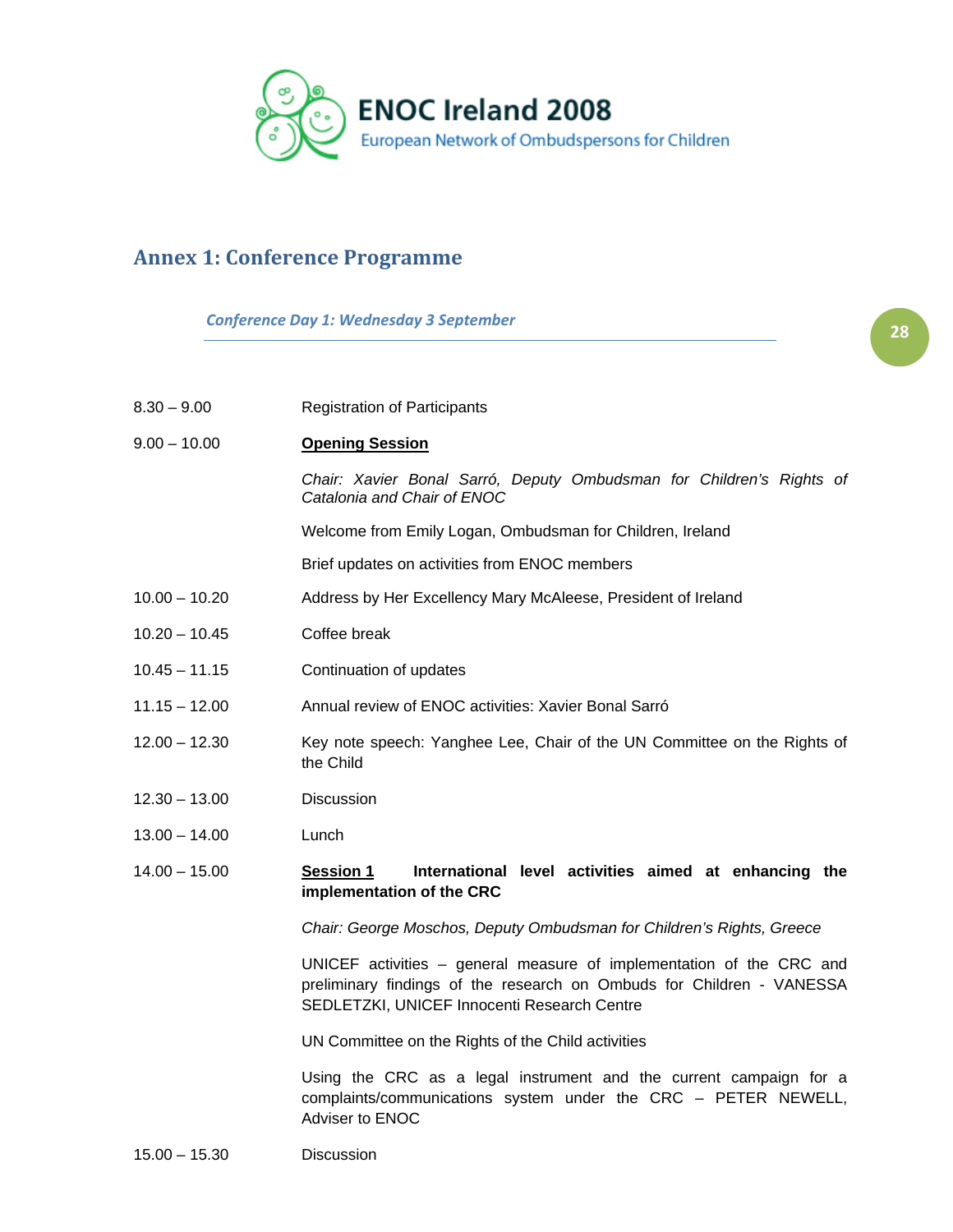

15.30 – 16.00 Coffee

#### 16.00 – 17.00 *Session 2* **European level activities aimed at enhancing the implementation of the CRC**

*Chair: George Moschos, Deputy Ombudsman for Children's Rights, Greece*

Council of Europe activities – ELDA MORENO, Programme Manager, "Building a Europe for and with Children"

Council of Europe Peer to peer Project and activities of the Commissioner for Human Rights – JULIEN ATTUIL, Office of the Commissioner for Human **Rights** 

European Union activities – ANNA ZITO, European Commission

ENOC working group on access to international justice for children – MARIA BATTLE, Office of the Children's Commissioner for Wales and Chair of ENOC Working Group

- 17.00 17.30 Discussion
- 17.30 Close of first day

#### *Conference Day 2: Thursday 4 September*

### 9.00 – 10.00 *Session 3* **Implementation of the CRC at national level Examples of best practice from 3 ENOC members**

*Chair: Emily Logan* 

Presentation from Office of the French Ombudsperson for Children: The Big National Consultation "Giving Young People a Say"

Presentation from Ombudsman for Children in Finland: Project by the Finnish, Swedish and Norwegian Ombudsmen to promote the rights of the Sami Children – the participation of children

- 10.00 10.30 Discussion
- 10.30 11.00 Coffee
- 11.00 13.00 Parallel Workshops 1

Focusing on best practice relating to the core principles of the CRC (topics dependent on presentation proposals from participants)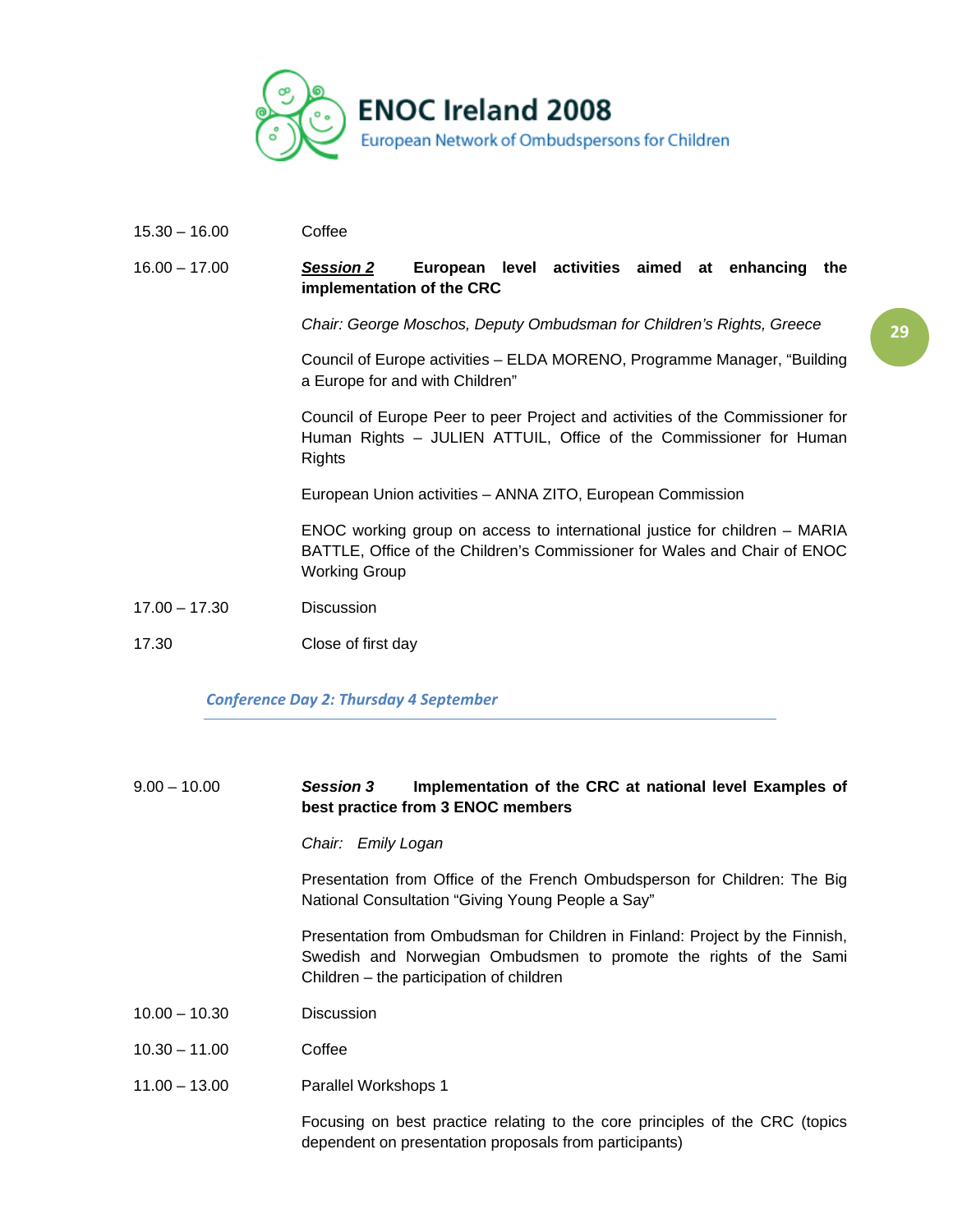

|                 | Workshop A                                                                                                                                      | Best interests of the child             |  |
|-----------------|-------------------------------------------------------------------------------------------------------------------------------------------------|-----------------------------------------|--|
|                 | Workshop B                                                                                                                                      | Non-discrimination                      |  |
|                 | Workshop C                                                                                                                                      | Right to participate                    |  |
| $13.00 - 14.00$ | Lunch                                                                                                                                           |                                         |  |
| $14.00 - 16.00$ | Parallel Workshops 2<br>Focusing on best practice relating to the core principles of the CRC (topics<br>dependent on returns from participants) |                                         |  |
|                 |                                                                                                                                                 |                                         |  |
|                 | Workshop A                                                                                                                                      | Right to life, survival and development |  |
|                 | Workshop B                                                                                                                                      | Best interests of the child             |  |
|                 | Workshop C                                                                                                                                      | Right to participate                    |  |
| $16.00 - 16.30$ | Coffee                                                                                                                                          |                                         |  |
| $16.30 - 17.30$ | Chair: Kathleen Marshall, Commissioner for Children and Young People,<br>Scotland                                                               |                                         |  |
|                 | Feedback from Workshop Rapporteurs                                                                                                              |                                         |  |
| 17.30           | Close of Day                                                                                                                                    |                                         |  |
|                 |                                                                                                                                                 |                                         |  |

**3030**

### *Conference Day 3: Friday 5 September*

### 9.00 – 10.00 *Session 4* **Using international mechanisms to pursue implementation of the CRC**

### *` Chair: Emily Logan*

How to get the most out of Council of Europe mechanisms - ELDA MORENO, Programme Manager, "Building a Europe for and with Children"

Recent national experience of the UN Committee on the Rights of the Child Reporting procedure – KATHLEEN MARSHALL, Scotland's Commissioner for Children and Young People

### 10.00 – 11.00 *Session 5* **Discussion between children and young people and representatives from International Organisations/Ombudsman Office**

Council of Europe (Elda Moreno); UNICEF (Vanessa Sedletzki)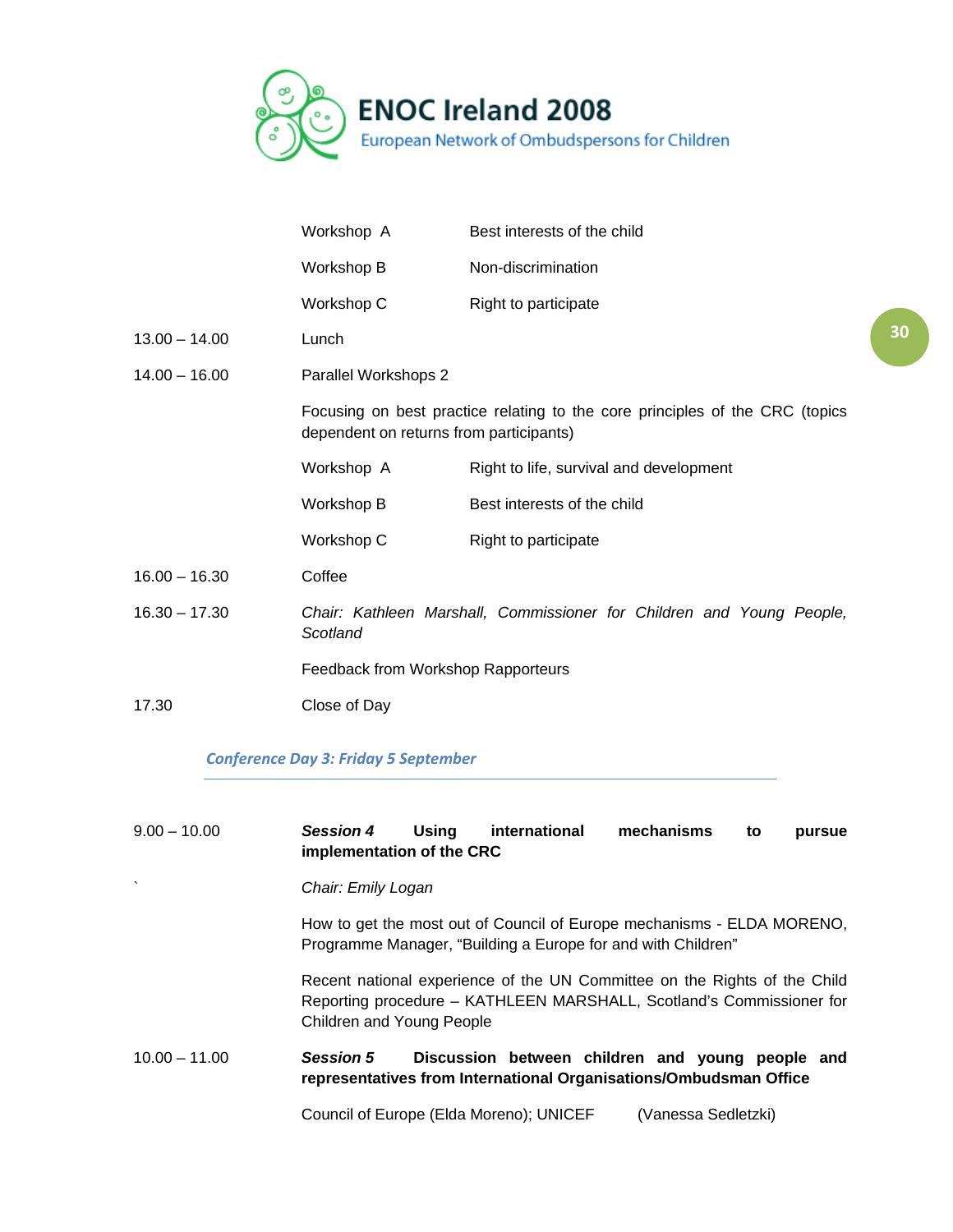

Ombudsman (George Moschos); Current and former members of Ombudsman for Children's Office Youth Advisory Panel (YAP) (Louise-Marie Byrne, Mícheál Callaghan, Graham Dillon, Ben English, Shauna Watson)

- 11.00 11.30 Coffee
- 11.30 12.00 **Closing Session**  Presentation of initial results from the internal ENOC Survey on Legal Action and the CRC – PETER NEWELL, Advisor to ENOC
- 12.00 13.00 **ENOC business meeting**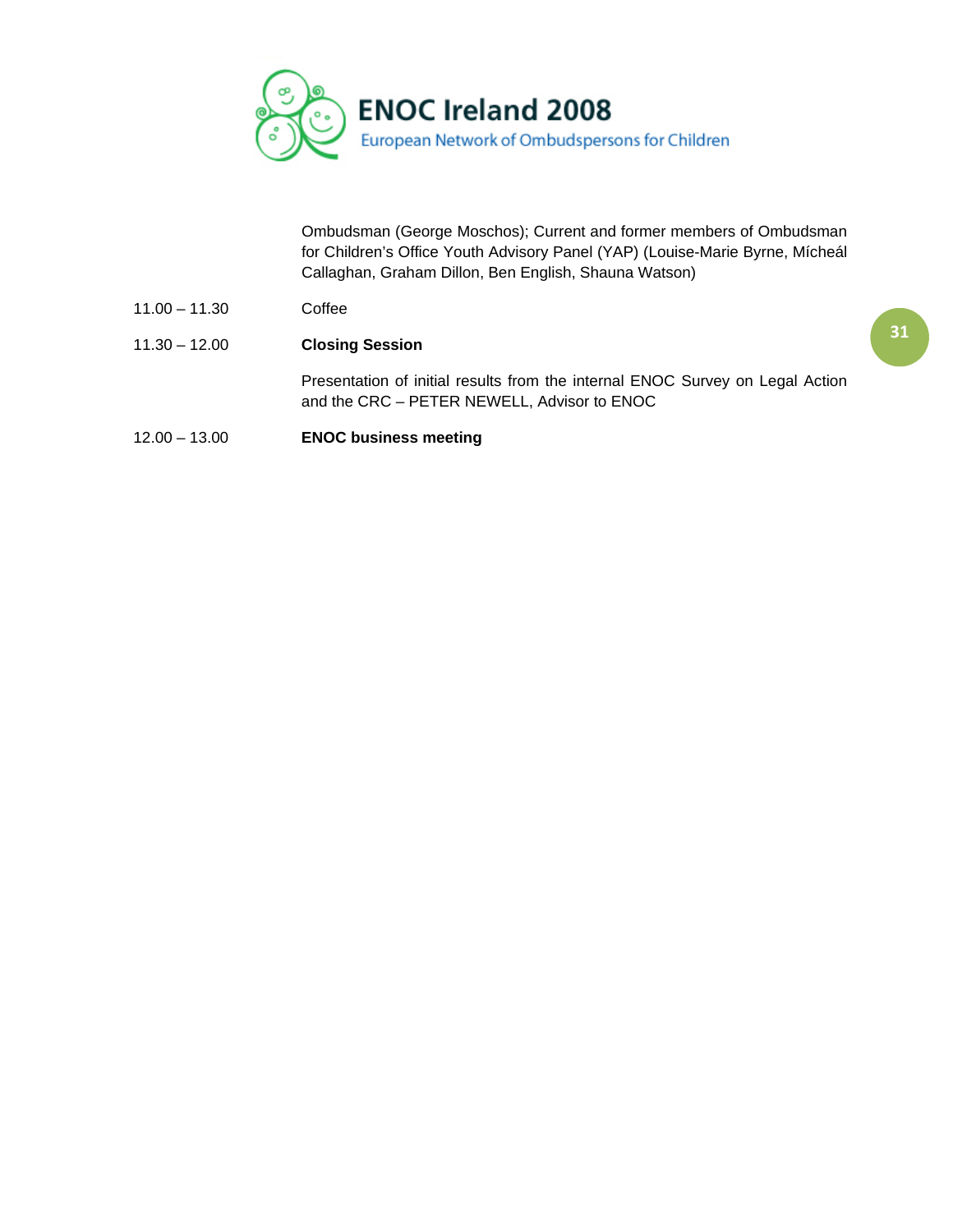

# <span id="page-31-0"></span>**Annex 2: Workshop Programme**

### *Day 2, Thursday 4 September 2008*

| $11.00 - 12.30$             | <b>PARALLEL WORKSHOPS 1</b>                                                                                                           |                                                                      |  |  |
|-----------------------------|---------------------------------------------------------------------------------------------------------------------------------------|----------------------------------------------------------------------|--|--|
| <b>Workshop A</b>           | Best interests of the child                                                                                                           | Venue: Main Hall                                                     |  |  |
| Chair                       | Lena Nyberg                                                                                                                           |                                                                      |  |  |
| Presentation                |                                                                                                                                       | Children's Rights Ombudsman Institution of the Republic of Lithuania |  |  |
|                             | Research on the protection of children from sexual abuse                                                                              |                                                                      |  |  |
| <b>Workshop B</b>           | <b>Non-discrimination</b>                                                                                                             | Venue: La Touche Room                                                |  |  |
| Chair                       | Xavier Bonal Sarró                                                                                                                    |                                                                      |  |  |
| Presentation                | Ombudsman of the Republic of Slovenia                                                                                                 |                                                                      |  |  |
|                             | Freedom from discrimination in accessing the right of the child to the<br>enjoyment of the highest attainable standard of health care |                                                                      |  |  |
| <b>Workshop C</b>           | <b>Right to participate</b>                                                                                                           | Venue: Presidents Suite                                              |  |  |
| Chair                       | George Moschos                                                                                                                        |                                                                      |  |  |
| Presentation                | Ombudsman for Children's Office (OCO), Ireland                                                                                        |                                                                      |  |  |
|                             | Presentation by Children and Young People                                                                                             |                                                                      |  |  |
|                             | The OCO's Big Ballot Project                                                                                                          |                                                                      |  |  |
| $12.30 - 13.30$             | Lunch                                                                                                                                 |                                                                      |  |  |
| Afternoon                   |                                                                                                                                       |                                                                      |  |  |
| $13.30 - 15.00$             | <b>PARALLEL WORKSHOPS 2</b>                                                                                                           |                                                                      |  |  |
| <b>Workshop A</b><br>Chair: | Right to life, survival and development<br>George Moschos                                                                             | Venue: Main Hall                                                     |  |  |
|                             | Presentation: Ombudsman of Republika Srpska                                                                                           |                                                                      |  |  |
|                             | Programme of prevention of peer bullying in schools                                                                                   |                                                                      |  |  |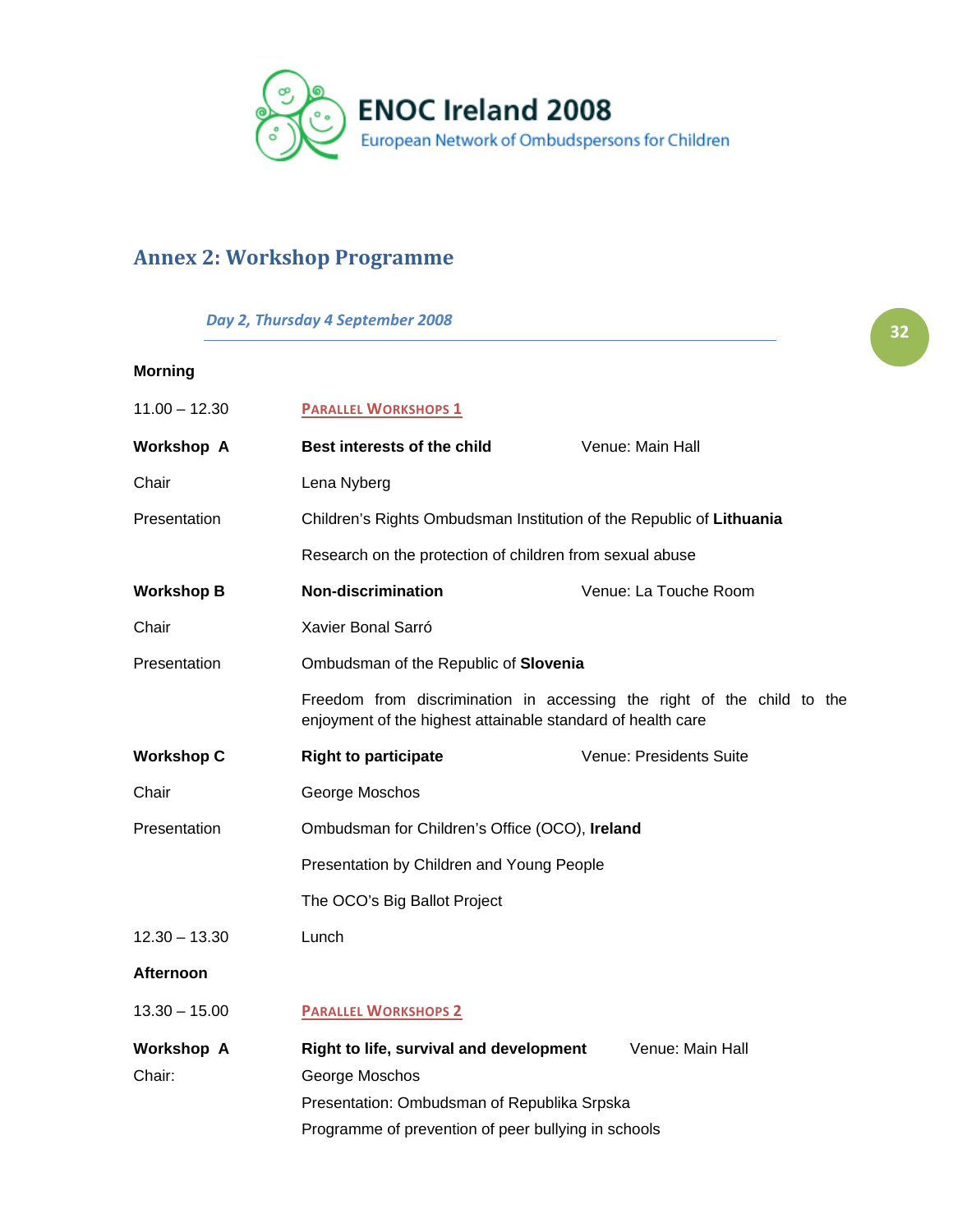

| <b>Workshop B</b> | <b>Best interests of the child</b>                                                                                        | Venue: La Touche Room    |  |
|-------------------|---------------------------------------------------------------------------------------------------------------------------|--------------------------|--|
| Chair             | Xavier Bonal Sarró                                                                                                        |                          |  |
| Presentation      | Commissioner for Children, Malta                                                                                          |                          |  |
|                   | Research Project to identify the urgent needs of children in Malta                                                        |                          |  |
|                   | Office of the Parliamentary Commissioner for Human Rights in Hungary<br>Awareness raising project about children's rights |                          |  |
|                   |                                                                                                                           |                          |  |
| <b>Workshop C</b> | <b>Right to participate</b>                                                                                               | Venue: President's Suite |  |
| Chair             | Lena Nyberg                                                                                                               |                          |  |
| Presentation      | Children's Rights Ombudsman Institution of the Republic of Lithuania                                                      |                          |  |
|                   | Participation and the protection of children from violence in the media                                                   |                          |  |
| $15.00 - 15.30$   | Coffee                                                                                                                    |                          |  |
| $15.30 - 17.00$   | Chair: Kathleen Marshall                                                                                                  |                          |  |
|                   | Feedback from Workshop Rapporteurs                                                                                        |                          |  |
| 17.00             | Close of Day                                                                                                              |                          |  |